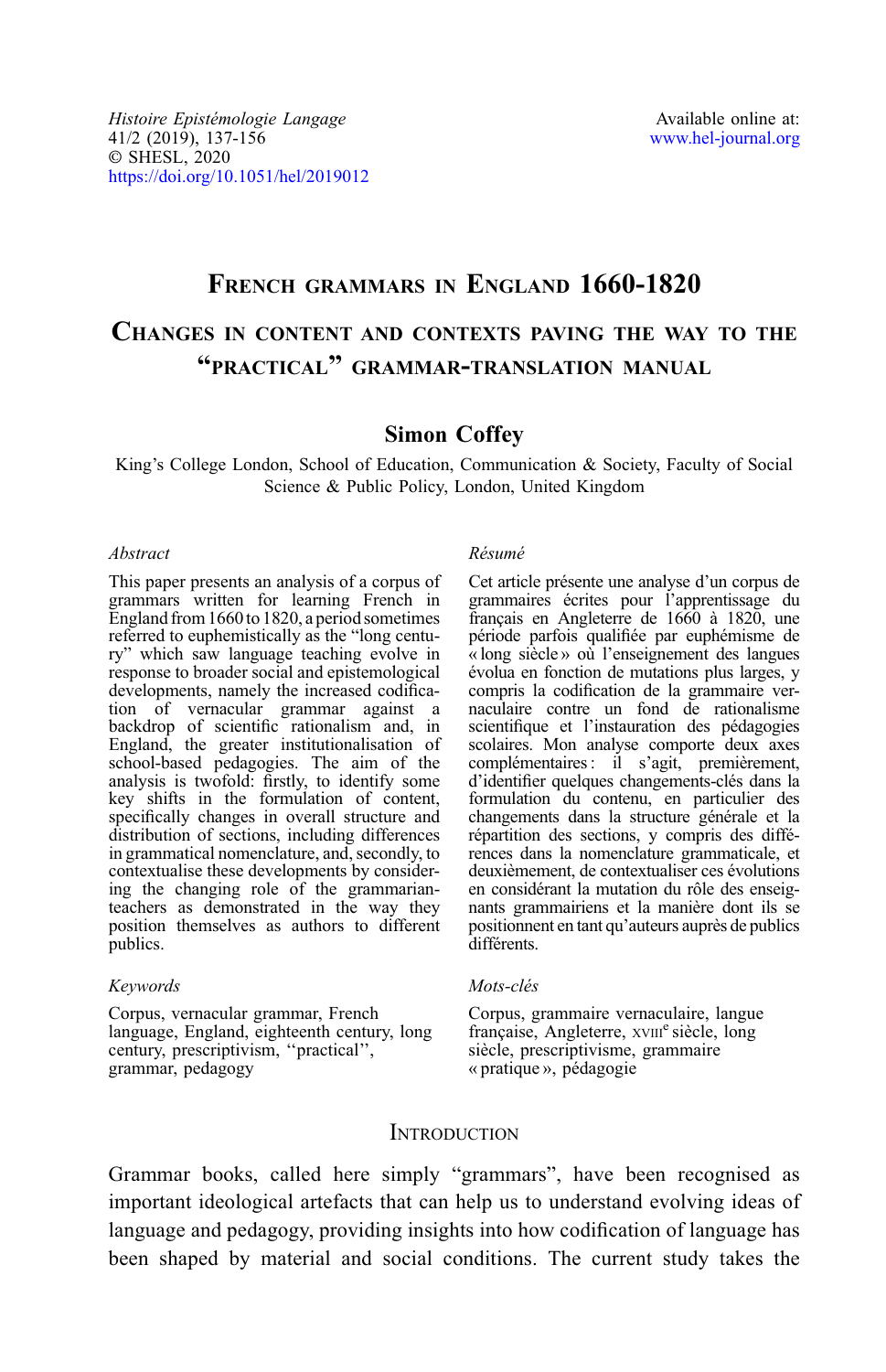period 1660-1820 as a unit of analysis: this period saw an increasing momentum in the production of pedagogical grammars, and marks the passage from the dawning of the so-called scientific age of the Restoration and early Enlightenment period through to the recognisable format of "grammar-translation" in modern language teaching that would come to characterise the nineteenth century and beyond.

The vernacular grammars that emerged from the Renaissance, and proliferated throughout the long century, have often been characterised as a struggle to shake off the "yoke" of Latin<sup>1</sup>, yet Raby and Andrieu have reformulated this interpretation in favour of viewing the Latin system and nomenclature as a productive frame facilitating the grammatisation of vernaculars and thereby "the conditions for a cumulative growth in linguistic knowledge" [\(Raby and Andrieu](#page-19-0) [2018,](#page-19-0) p. 68).

Following [Palsgrave](#page-17-0)'s (1530) Lesclarcissement de la langue françoyse<sup>2</sup>, usually considered the first grammar of the French vernacular ([Chevalier 1994](#page-18-0); [Lambley](#page-18-0) [1920](#page-18-0); [Padley 1985](#page-18-0)), the production of books for learning French increased steadily throughout the sixteenth and early part of the seventeenth centuries<sup>3</sup>. In England, French enjoyed increasing prestige and popularity from the Elizabethan period, and especially following the Restoration of Charles II and his court from exile in France and the more general "expansion du français et des manières françaises en Europe" [\(Besse 2017](#page-17-0)), leading [Miège \(1678\)](#page-17-0) to observe in his preface that "England is so much addicted to this Language, as are most Countries in Europe, that I need not urge anything for the learning of it". If, by 1660, the distinction still held generally between the formal study of grammar for the classical languages<sup>4</sup> and learning French and other vernaculars through wordlists and dialogues, the expansion of schooling and the emergence of scientific reasoning over the ensuing long century would combine to create a more formal, grammatically structured, approach to learning French. The number of grammars increased enormously throughout this period: "Between 1694 and 1800 no fewer than 88 different grammars, dictionaries and methods, etc. of the French language were published in England […]" and "Twenty-nine of these manuals were published in the last decade of the century" [\(Spink 1946,](#page-19-0) p. 155).

<sup>1</sup> E.g. [Padley \(1985\);](#page-18-0) [Simone \(1998\)](#page-19-0) [1992].

<sup>2</sup> See [Colombat \(1999,](#page-18-0) [2013](#page-18-0) and [2016\)](#page-18-0) for further discussion of differences between early grammars including those written in Latin, French and English. See [Palsgrave \(2003\)](#page-17-0) [1530] for a fully annotated and translated edition by Susan Baddeley.

<sup>3</sup> See the *bibliographie générale* compiled by [Colombat \(2003\).](#page-18-0)

<sup>4</sup> Of course, only boys and only the elite minority were schooled in this way.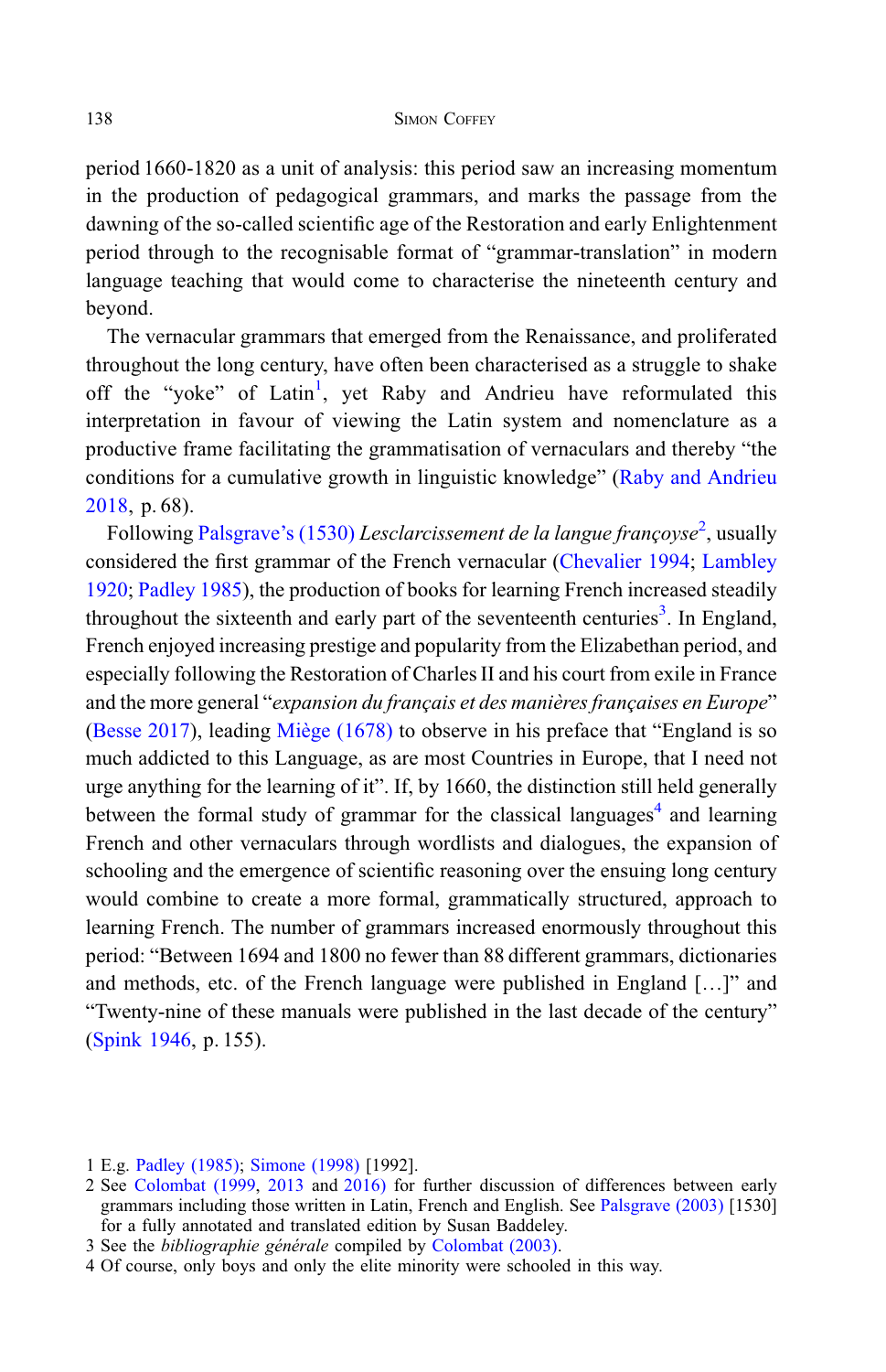My focus on French pedagogical grammars of the eighteenth century complements an extensive field of research drawing on grammars as historical artefacts which can offer insights into developing linguistic epistemologies<sup>5</sup>. While no bibliography has yet been compiled of French grammars produced and circulated in England in the eighteenth century, there are several important publications<sup>6</sup> relating to other periods that serve as secondary sources in having some listings of grammars as well as the major references charting the historical systematisation of French<sup>7</sup>. The corpus analysed in the current study comprises eighteen grammars, including the most widely read and reprinted of French grammarians publishing in English, these being Miège, Mauger and Boyer for the first half of the period considered [\(Grandcolas 1971](#page-18-0)), and Chambaud, Wanostrocht and Lévizac for the latter half ([Tomalin 2016](#page-19-0)). Besides editions of these 6 grammarians, I wished to include for comparison a range of other grammarians publishing in London during the period. As well as accessing texts available online, either through open-access (Archive or Google) or through institutional login, mostly digitised documents available through Early English Books Online or Gale Eighteenth Century Collections, I consulted several manuscripts on-site at the BNF<sup>8</sup> and at the British Library.

I restricted my search to "grammar" books, that is, books with grammar in the title, as my objective was to understand the evolving conceptual presentation of grammar throughout the period. While recognising that many other publications, including dictionaries and other textbooks, do also treat grammar, and so the criterion of "grammar" in the title may appear somewhat arbitrary, I believe that the corpus provides enough breadth for my analytical purposes. My main intention was to trace patterned developments in a sample of grammars, including the most

- 5 For vernacular languages from the eighteenth century, there are now some extensive bibliographies for grammar and schoolbooks: for L1 English notably [Alston \(1965\)](#page-17-0), [Görlach](#page-18-0) [\(1998\)](#page-18-0), [Michael \(1970,](#page-18-0) [1987](#page-18-0) and [1997\)](#page-18-0) and Mitchell  $(2018)^2$  [2001], also now a digital database of Eighteenth-Century English Grammars (ECEG). Bibliographies for L1 French grammars in French include Chervel'[s \(2000](#page-18-0)<sup>2</sup> [1982]) 1800-1914 detailed year-by-year inventory and, for the earlier period (16th–18th century), [Colombat](#page-18-0)'s (2003) alphabetical inventory, the latter forming the basis of the Classiques Garnier digital corpus of 33 Frenchlanguage grammars of French from 14th to 17th centuries compiled in 2011 and currently being extended —see [Ayres-Bennett and Colombat \(2016\)](#page-17-0) for discussion of this extension.
- 6 E.g. [Caravolas \(2000\)](#page-18-0); Kibbee'[s \(1991\)](#page-18-0) monograph on language teaching in England 1000-1600, followed by his (2000) analysis of French grammars in England from "Holyband to Mauger", i.e. in the seventeenth century. [Lambley](#page-18-0)'s (1920) history for French in the Tudor and Stuart periods remains a valuable reference. [Alamercery](#page-17-0)'s (2003) "Bibliographie d'histoire de l'éducation française" provides further titles on studies of French teaching more generally in different countries.
- 7 E.g. [Auroux \(1992\)](#page-17-0); [Brunot \(1966\)](#page-18-0) [1905-1953]; [Chevalier \(1994\)](#page-18-0); [Lodge \(1997\).](#page-18-0)
- 8 I was able to visit the collection at the Bibliothèque nationale de France during research leave in Paris, January-April 2018, consulting all English language titles for "French" "grammar" for the years 1660-1820.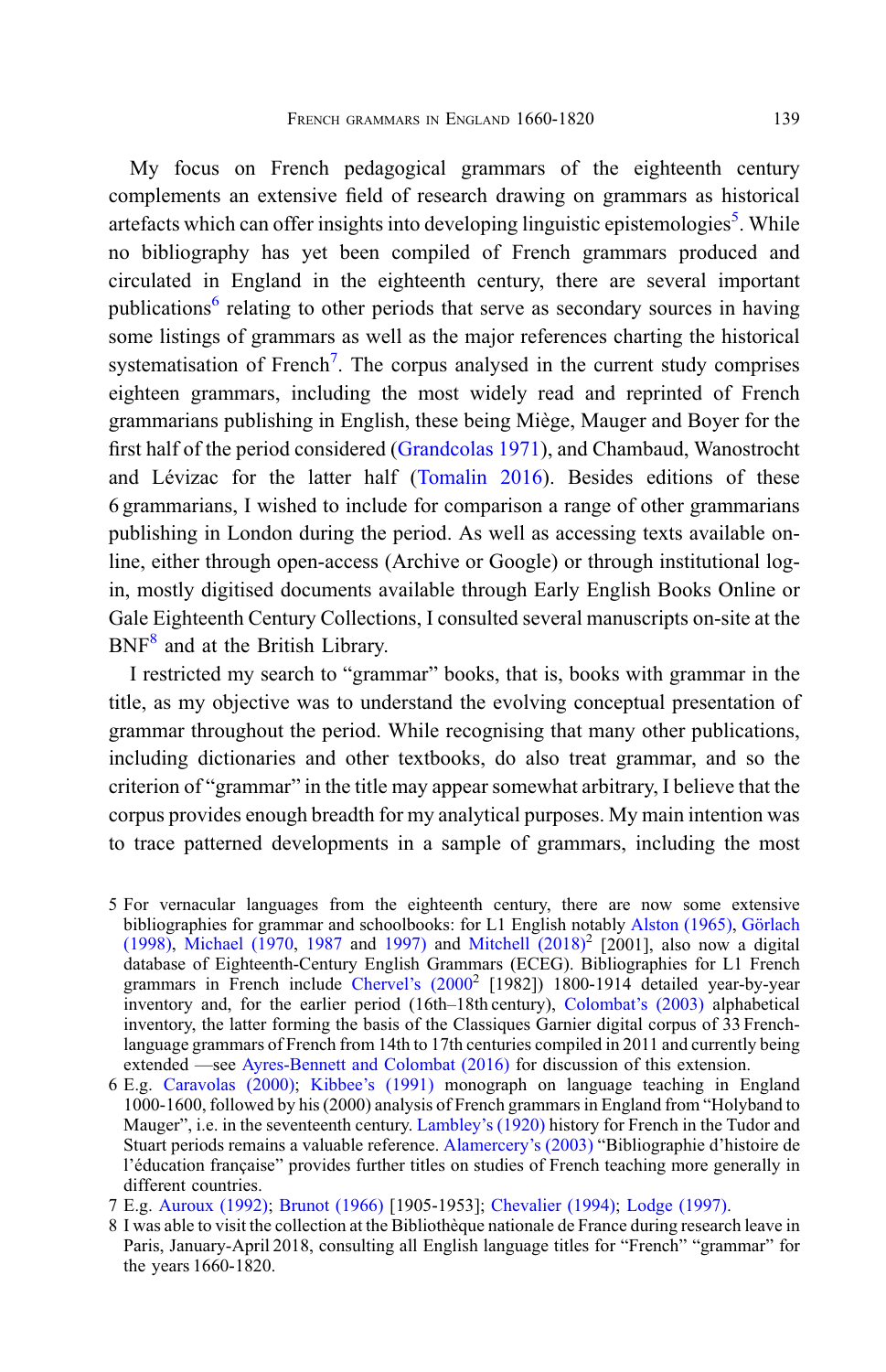popular, and to achieve this, I focused on two main elements: overall structure and ordering of sections, including changes in grammatical nomenclature (metaterminology), and indices of authorship such as self-presentational positioning, to understand the authors' professional status and their claims to authority. For each grammar, therefore, I listed the distribution of different sections (pronunciation, morphology and syntax) and itemised the personal presentational elements of the author (frontispiece, preface, introduction).

# 1 DEVELOPMENTS IN OVERALL STRUCTURE AND CONTENT

The usual structure of the grammars followed the classical convention of moving from pronunciation (of letters) to grammar (as parts of speech: morphology and syntax) although the emphasis placed on different sections varied, and later grammars either omitted pronunciation or treated it more briefly. In the current corpus there is a chronological shift of focus from speaking to writing, traced not least in the way grammar is defined in the earlier grammars as the "art of speaking" then later as the art of both "speaking and writing": of those who give a definition, only Boyer and Miège<sup>9</sup> include "writing" in their definition prior to Porny  $(1768^2)$ after which date all refer to both speaking and writing. The shift of emphasis in this ancient formulation<sup>10</sup> is revealing of the deeper transition from the classical emphasis on rhetoric (as the art of speaking) toward mastery of the written form. This change can be explained by both the fixing of the written form through print production and generalised literacy and, concurrently, the nature of classroom learning as school-based education expanded and diversified, increasingly including French.

It is also worthy of note that from [Chambaud \(1750\)](#page-16-0) the form of the definition moves from "speaking well" to terms denoting correctness ("rightly", "correctly", "with propriety"). This emphasis reflects the recasting from the rhetorical potential of elegant language towards a more scientific view of language as an underlying system of mental operations which is more or less congruent with reality. The latter conceptualisation, in attributing to language the function of denoting an empirically verifiable universe, prioritises the quest for linguistic precision.

In terms of format, most early grammars conserved the two-column, split page format (e.g. Palairet  $1733<sup>2</sup>$ ) and sometimes used this to provide parallel French and English text (e.g. [Rogissard 1738](#page-17-0)<sup>2</sup> [1734]). In a contemporary review [\(Barbier](#page-17-0)  $1809<sup>2</sup>$  $1809<sup>2</sup>$  [1802], p. 18) we learn that this juxtalinear method was appreciated as it

<sup>9</sup> [Malard \(1716\)](#page-17-0) also refers to writing but this comes in the latter section of his book, the first part being the "rudiment" for "they that haven't learn'd Latin".

<sup>10</sup> [Padley \(1985\)](#page-18-0) describes as "a Renaissance commonplace" the definition of grammar as an "ars bene loquendi".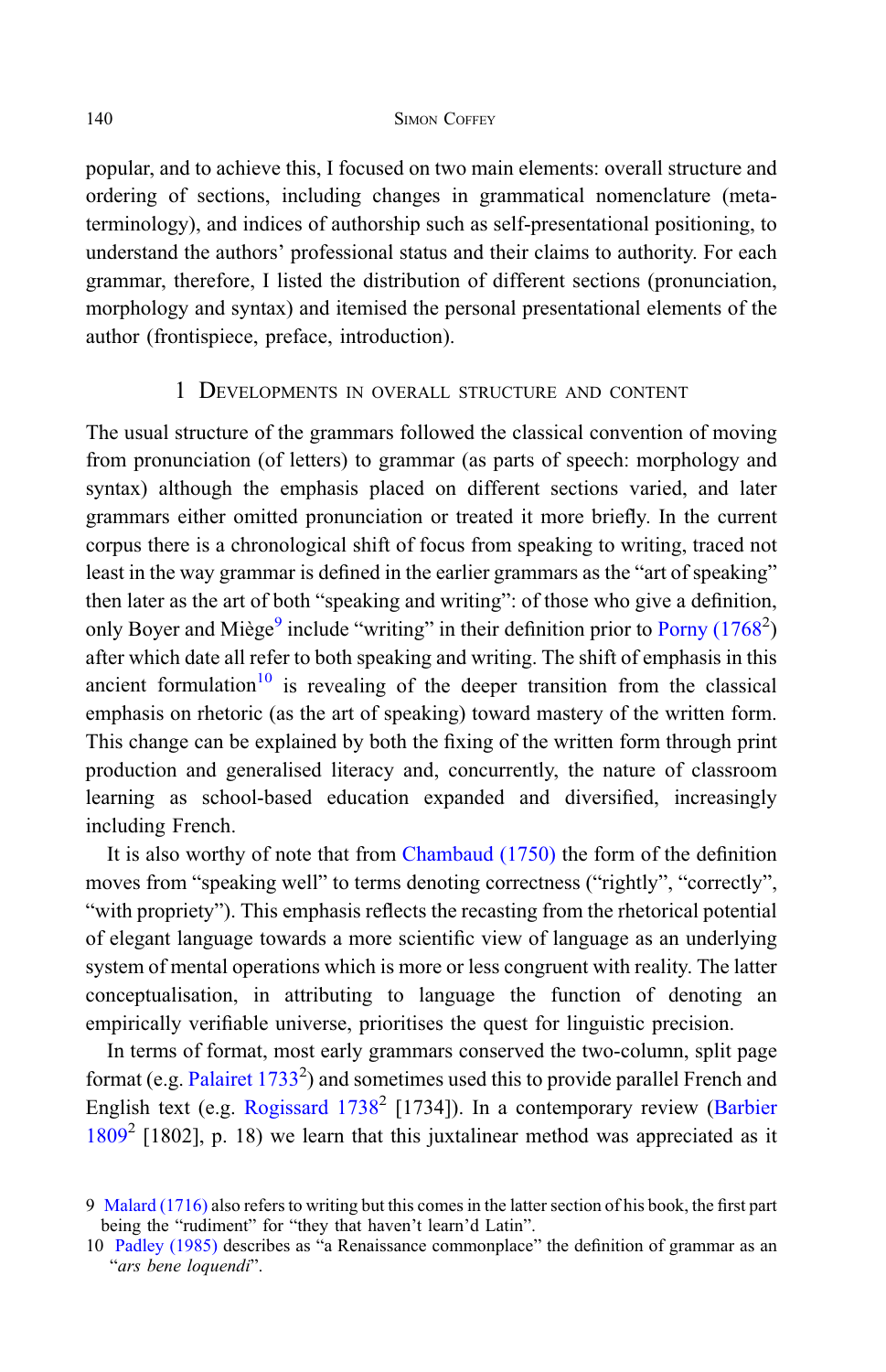affords equal benefit to those learning English and those learning French<sup>11</sup>. By the time of [Chambaud](#page-16-0)'s (1750) grammar, it was the norm to present rules in a linear, decontextualised format across the page rather than in columns or in the form of questions and responses.

In line with Kibbee's analysis of pre-1700 grammars, the basic elements presented to teach pronunciation in the present corpus are letters in alphabetical order, rather than sounds<sup>12</sup>, and these are explained by giving mostly English equivalents. As Kibbee found, "there is no attempt at a systematic articulatory description of the sounds of French in any of these works $n<sup>13</sup>$ , and sound combinations are only included in lists of rules determining liaison and elision, including unpronounced letters (including "s" in words such as *escrire* in Festeau and Mauger, while slightly later contemporaries Miège and Boyer include the newly reformed orthography). The letter-by-letter approach leads to endlessly over-complicated rules to explain pronunciation, including Festeau's three pronunciations of "e" as masculine, feminine or neuter. Tandon  $(1736^3 \text{ [1733]})$ is unusual in offering a system of representing pronunciation "in a new and distinct manner" which goes beyond single words (though remains segmental), e.g. "L'art de bien parler françois, The art to speak good French,  $L'Ar$  de bien parlè Frangçè", complaining in his preface that, although pronunciation is "the most difficult part to be obtained of this language […] few of our French grammarians have any regard to teach it".

The French alphabet itself is introduced variably: early grammars (Festeau, Miège and Mauger) list 22 letters, Boyer (reiterated by Tandon) cites 23, and from [Malard](#page-17-0) [\(1716\)](#page-17-0) most cite 25 (discounting "w") or 26. Vowel and consonants are treated separately, with most (though not Boyer) earlier grammars also using the terms "liquids". Mauger, defining a liquid as "a letter which hath a smooth sound", counts four (l, m, n, r), and this definition is repeated in [Malard \(1716\)](#page-17-0) and [Rogissard](#page-17-0)  $(1734)^{14}$  $(1734)^{14}$ . Festeau does not treat liquids separately but uses the term to describe how "l" has "two sounds, one liquid and one dry". Miège only uses the term to describe the quality of the French semi-vocalic "l", an explanation taken up by Palairet  $(1733^2)$ who describes how "l" can have a "liquid sound" "after, *ai, ei, eui, oei, uei, oui*" (p. 16.). [Chambaud \(1750\)](#page-16-0) explains that "(the ancients) call'd L, M, N, R, liquid, or

<sup>11</sup> "David Durand affectionnoit la grammaire de Rogissart. Il lui trouvoit cet avantage particulier, qu'étant en deux colonnes, c'est-à-dire en Français et en Anglais, elle étoit également propre et à ceux qui n'ont aucune connoissance du Français, et qui veulent l'apprendre et à ceux qui n'ont que peu ou point de connoissance de l'Anglais, et qui sont bien aises de trouver à côté l'interprétation qui peut leur en faciliter l'intelligence".

<sup>12</sup> "Letters, not sounds, are the basic elements of the language" [\(Kibbee 2000](#page-18-0), p. 186).

<sup>13</sup> Art. cit.

<sup>14</sup> See [Raby \(2014\),](#page-19-0) fn. p. 98-99 for a summary of the origins and evolving identification of liquids; Mauger  $(1688)^{12}$  [1653] for reference.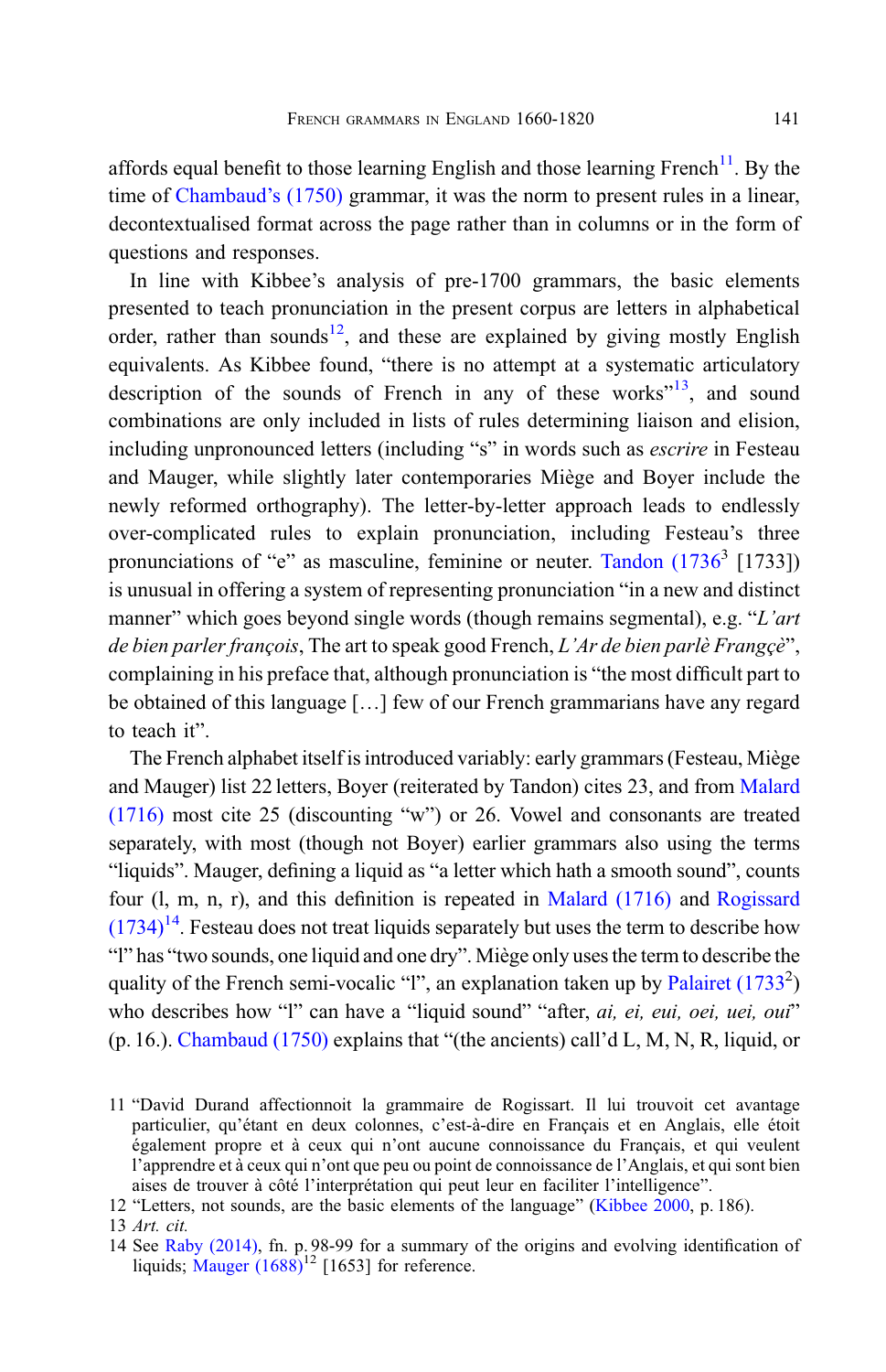flowing, as consonants of a very agreeable and easy sound, which nimbly glide away in pronunciation, tho', strictly speaking, L alone deserves that appellation" (p. 313), and Porny  $(1768^2)$  says "none but 'l' and 'r' deserves that name". From [Wanostrocht](#page-17-0)  $(1780)$ , the term "liquid" is not used in the current corpus<sup>15</sup>.

This shift in the detail of pronunciation guidelines shows a move from the classical model and the simplification or even absence of rules governing the pronunciation of letters, is emblematic of the tendency already underway to prioritise the written form. [Wanostrocht \(1780\)](#page-17-0) states in his preface "Rules for pronunciation are totally omitted. From all the attempts that have hitherto been made it does not appear, that any adequate idea of it can be conveyed in writing. The ear cannot be properly formed without the assistance of a good speaker". In his slim (78-page) volume, [Mitand \(1783\)](#page-17-0) makes no mention of the alphabet or of pronunciation, and begins immediately with grammar in terms of parts of speech, which he introduces in a "manner of declining every article", that is, according to a model of five cases. After describing "declensions" in great detail, the remainder of the book provides verb table endings. Where pronunciation is still included in some later grammars, it receives briefer treatment, for instance [Laisné \(1812\)](#page-16-0) devotes 6 pages to it, compared to Palairet  $(1733^2)$   $22^{16}$ .

The classical emphasis on word-sentence level persists<sup>17</sup> in the grammars, and individual words remain the basic building structure, following the vernacular tradition of wordlists, followed by dialogues (combining elements of the medieval manières de langage). The extent of the wordlists could be used as a selling point, with re-editions often distinguished by the addition of more vocabulary and more dialogues as well as a wider range of miscellanea such as songs, jokes, idiomatic expressions, or, later in the eighteenth century, extracts from literary or learned texts (such as the Comte de Buffon's *Histoire naturelle*, which is cited extensively in Laisné). Deletanville  $(1771<sup>3</sup>$  [1758]) promotes his dictionary with appended grammar for the length of his definitions, making explicit comparison with rival bestsellers:

> One of the advantages of this dictionary, over those hitherto published, is that it contains all the various significations of the French words; whereas several are omitted in the others. This will appear in many thousand articles; but not to bore the reader's patience, I shall only quote one at random and compare it with the same article out of Boyer's and Chambaud's Dictionaries:

<sup>15</sup> [Blondin \(1788\)](#page-16-0) lists semi-vocalic "l" clusters (as in soleil, bailler) under nasal diphthongs.

<sup>16</sup> [Chambaud \(1750\)](#page-16-0) devotes a lengthy chapter of 73 pages to pronunciation but his entire volume is much longer than most at 396 pages and he also includes many lists in his pronunciation chapter and explanations of written forms.

<sup>17</sup> A feature of the Port-Royal grammar, as noted by [Pariente \(1984\)](#page-19-0).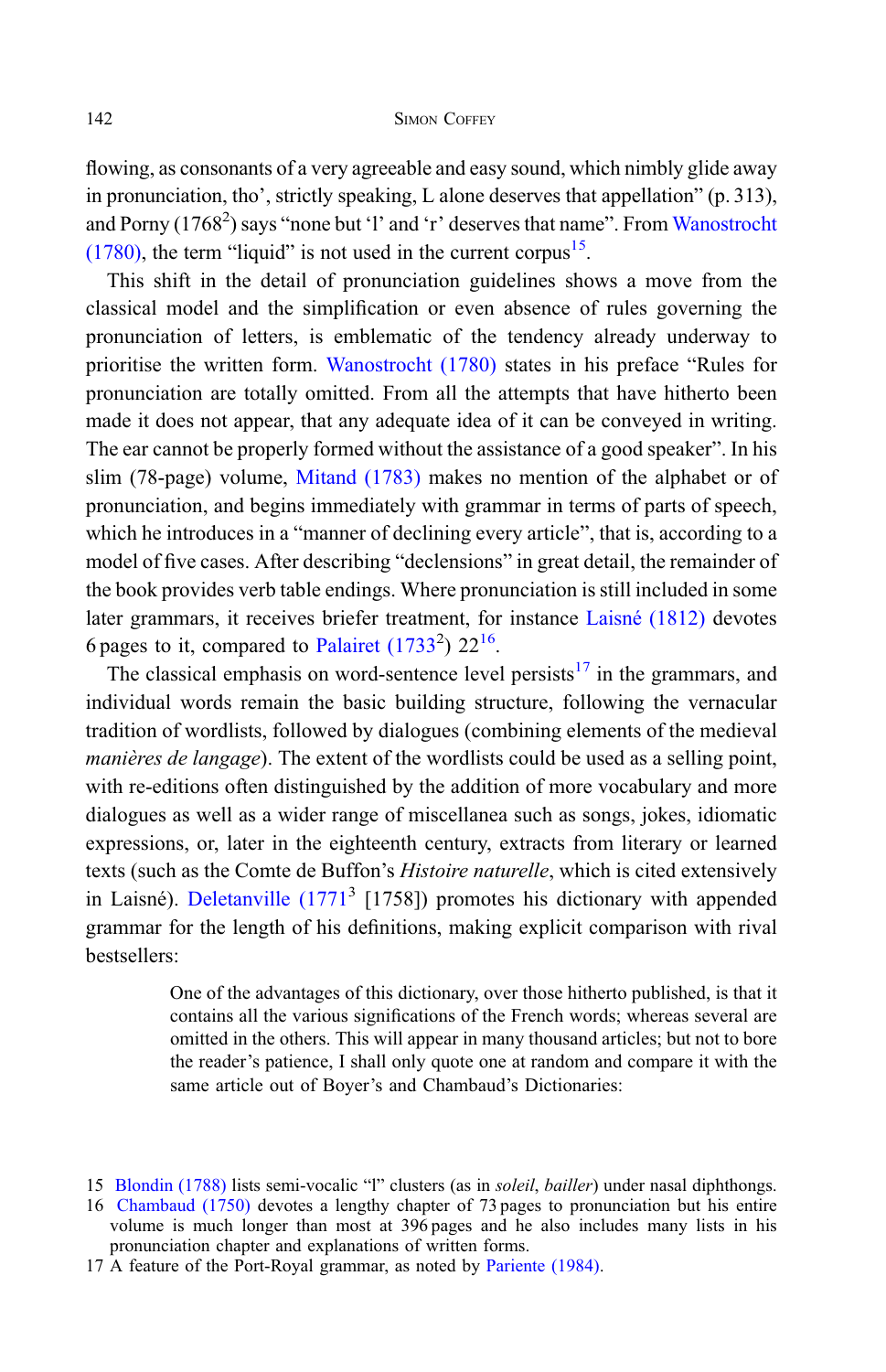| Deletanville's                                                                                                                                                                                                                                                                                                                                    | Bover's                                                                                                                        | Chambaud's                                                                                                                                                                                                                                                           |
|---------------------------------------------------------------------------------------------------------------------------------------------------------------------------------------------------------------------------------------------------------------------------------------------------------------------------------------------------|--------------------------------------------------------------------------------------------------------------------------------|----------------------------------------------------------------------------------------------------------------------------------------------------------------------------------------------------------------------------------------------------------------------|
| Revêtir, v. a. (conj. like<br>$v$ <i>etir</i> ) 1. to cloath, to give<br>cloaths to. 2, to cloath, to<br>dress. 3 to invest, to<br>install with any dignity<br>or honour. 4, to invest<br>with lands $&c.,$ to put<br>into possession of 5. to<br>line, to cover. 6 to give,<br>to bestow.<br>Il est revêtu tout de neuf,<br>he has new cloths on | <i>Revêtir</i> , v. a. <i>(habiller)</i> to<br>clothe.<br><i>Revêtir</i> (investor) to vest,<br>invest, or give<br>possession. | Revêtir, v. a. (donner des<br>habits à quelqu'un qui en a<br><i>besoin</i> ) to give clothes, to<br>clothe.<br>Revêtir (se dit des habits,<br>ou des autres marques de<br><i>dignité</i> ) to dress, to put on<br>Revêtir un bastion, &c. (le<br>remparer de pierre) |

Deletanville's claim to exhaustivity here, rather than being "reader-friendly", conforms to the popular notion of wholeness that is concurrent with the Enlightenment will to document universal systems of knowledge, as demonstrated by the aims of the dictionaries and encyclopaedias. The momentum of chronicling linguistic change, from the mid-seventeenth century, contributed to the processes of standardisation<sup>18</sup>.

After pronunciation, the parts of speech are presented, and this is where we see a clear difference in the intended readership between scholars who were presumed to know Latin and those who did not, which implied younger boys or girls/ladies (an aspect I return to later). The early grammars in the current corpus follow the canonical 8 parts of speech<sup>19</sup>, sometimes referred to as "parts of words" or "sorts of words" (noun, pronoun, verb, participle, adverb, conjunction, preposition, interjection), with the article dealt with as a sub-category. [Boyer \(1694\)](#page-16-0) is the first to treat the article as a primary category, constituting a ninth part of speech, a pattern reproduced periodically (Malard and Palairet) and then more or less definitively from [Chambaud \(1750\)](#page-16-0), notwithstanding persistent variation in other parts, in particular with regard to the categorisation of pronouns, participles and adjectives.

Most of the grammars in the corpus treat nouns as either substantive or adjective<sup>20</sup>. Only 5 grammars list adjectives as a full category: [Chambaud \(1750\)](#page-16-0),

<sup>18</sup> See [Ayres-Bennett and Caron \(2016\)](#page-17-0) for a review and analysis of periodisation in French.

<sup>19</sup> [Croce \(1922](#page-18-0)<sup>2</sup> [1909], p. 465) comments that in "the Middle Ages grammar was cultivated to the point of superstition" and that the 8 parts of speech were seen as representing a divine number in the same way that the 3 persons of verbal conjugation reflected the holy trinity.

<sup>20</sup> I am grateful to an anonymous reviewer for pointing out that the separation of substantive and adjective within the category of noun can be traced to the twelfth century and is examined by [Rosier \(1992\)](#page-19-0). In his Les vrais principes de la langue françoise, [Girard \(1747\)](#page-16-0) is believed to be the first to fully separate the categories.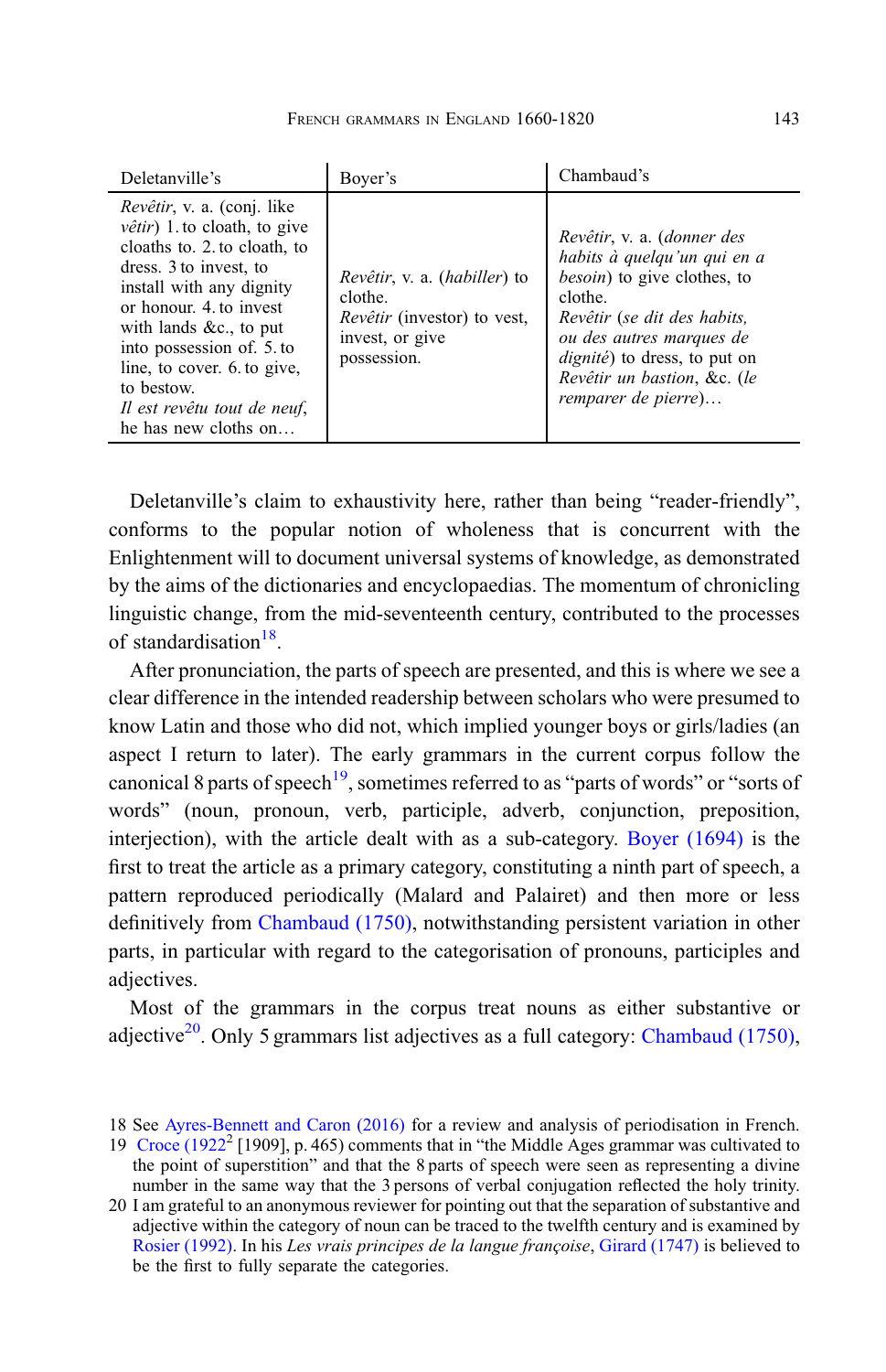who calls them "adnouns", Porny (1768<sup>2</sup>), [Deletanville \(1771](#page-16-0)<sup>3</sup> [1758]), [Lévizac](#page-16-0)  $(1814<sup>6</sup> [1806])$  and Whitaker  $(1817)<sup>21</sup>$ . Porny, whose grammar is the only one here to categorise 6 parts of speech (article, substantive, adjective, pronoun, verb, particle), reproaches grammarians who "improperly" define adjectives as nouns, saying that they only "declare an accidental difference of it", and this accords with the de-Latinising tendency to attribute the adjective its own status.

Most notably, the greater prominence of the verb during the eighteenth century, already noted in analyses of French L1 grammars<sup>22</sup> as a development emanating from Port-Royal, is a tendency confirmed in my corpus, with [Perrin \(1768\)](#page-17-0) even stating that the "verb is the principal part of speech". While detail in explanation of verb tenses does not increase —in fact the contrary can be seen (for instance, Boyer's nuanced explanation of auxiliaries compared with later grammars)— the number of conjugation tables multiplies. This is another indicator of the conventionalising of presentation and practice through exercises which would characterise late eighteenth century and nineteenth century school grammars.

Later grammars are less committed to detailing each of the parts of speech, and some parts are given more emphasis than others. There is, understandably, increased focus on those parts of speech that are "declinable" [\(Wanostrocht 1780](#page-17-0)), some even restricting their treatment to these, for instance [Deletanville \(1771](#page-16-0)<sup>3</sup>) [1758]) and [Mitand \(1783\)](#page-17-0), who states in his preface that "The invariable Parts of Speech, such as Adverbs, Prepositions, Conjunctions, and Interjections are foreign to my subject, as being attended with no difficulties". This morphological distinction between two orders of word categories appears therefore to be purely pedagogically motivated and is quite different from the logico-semantic distinction that had been made by the Port-Royal authors who distinguished between words which "signifient la manière des pensées" (verbs, conjunctions and interjections) from words that expressed "les objets des pensées" (nouns, articles, pronouns, participles, prepositions and adverbs) ([Arnaud and Lancelot 1664](#page-16-0) [1660], p. 91).

There is structural variation in what counts as grammar, as some include pronunciation under the grammar rubric. Most divide the "grammar" into morphology and syntax where punctuation and word categories with cases and declensions are presented in the former and agreements and contextual changes in the latter<sup>23</sup> typically beginning with a description of the article. This can lead to repetition where categories such as pronouns are presented in both morphological

<sup>21</sup> [Michael \(1970,](#page-18-0) p. 219) suggests that Mark Lewis was the first to do this in his 1670? English grammar.

<sup>22</sup> J.-M. [Fournier \(2013\)](#page-18-0).

<sup>23</sup> E.g. [Palairet \(1733](#page-17-0)<sup>2</sup>, p. 157): "The Third Part of the Syntaxis: The Syntaxis, or Construction, is that Part of Grammar which treats of the right placing, or joining Words together in a sentence."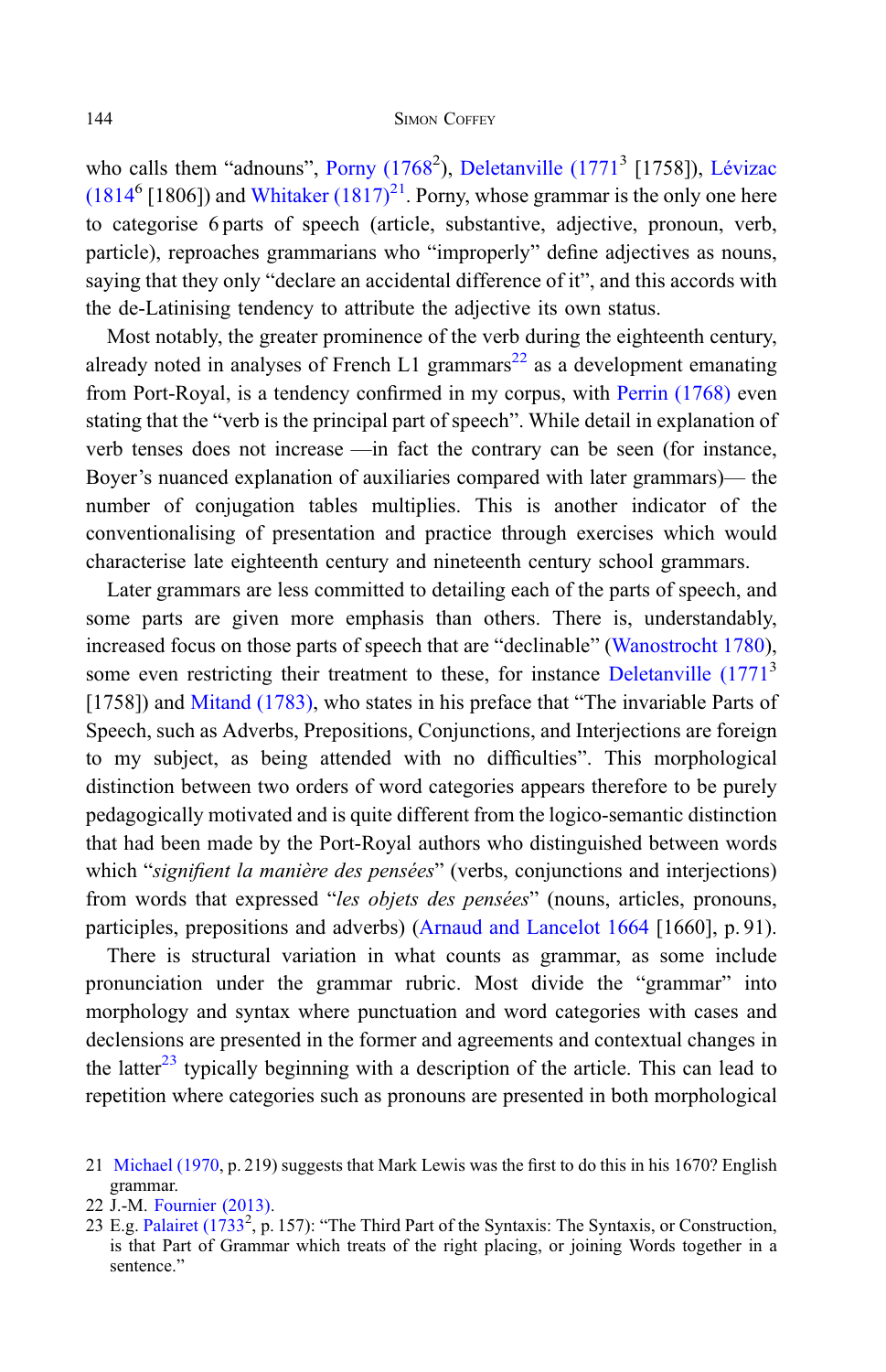and syntactical sections, first as markers dependent on a noun and later as personal or relative pronouns and so forth. This points to a typical problem with following the classical format in vernacular grammars.

While the presentation of individual grammatical categories may not have changed dramatically throughout the period, the level of detail and the position in the volume is telling of shifting emphases. For instance [Mauger](#page-17-0)'s  $(1688^{12}$  [1653]) section on demonstrative pronouns compared with Laisné'[s \(1812\)](#page-16-0) does not seem very different, but Mauger gives phrasal examples and also has his table at the back of the volume as a reference, whereas Laisné gives no examples, and has his table in the core of the book without explanation then to be practised by follow-up exercises. These differences indicate a stronger presumption in the later period that Latin grammar nomenclature will be understood, that is, it is not explained earlier, and there is a more immediate leap to presenting the model then putting the grammatical feature into practice through written translation, whereas the focus in earlier works such as Mauger's is still on dialogue practice.

Throughout the eighteenth century there is a shift from universalism, premised on Latin nomenclature, towards a vernacular-sensitive differentiation, and we see that claims for "a tongue" or "a language" (e.g. "a language is composed of eight parts", [Rogissard 1738](#page-17-0)<sup>2</sup> [1734]) give way to specific claims referring to French e.g. "nine sorts of words compose the French language" [\(Wanostrocht 1780\)](#page-17-0). At the same time, the differences between French and English are accentuated. The example of "liquid" has already been cited, and one can further note that the use of the term "accidence" to refer to morphological inflection (e.g. "mood is an accident of verbs", Tandon  $1736<sup>3</sup>$  [1733]) is progressively less used throughout the period while "agreement" is used more frequently. Chambaud uses the term "accidence" on only 8 occasions in his extensive volume whereas "agreement" appears 77 times. [Porny \(1768\)](#page-17-0) only refers to the "two accidents" of substantives in French, gender and number. Neither Wanostrocht, Mitand nor Laisné use the terms "accident" or "accidence", and Lévizac  $(1814<sup>6</sup>$  [1806]) uses the term only in relation to adjectives and not with other parts of speech. While reference to accidence would persist periodically well into the nineteenth century<sup>24</sup>, this shift in emphasis from "accidence" to "agreement" points to an underlying change from the nominal emphasis characteristic of medieval classical grammars where the noun was the dominant substance modified by other parts of speech (as subject þ predicate) toward a greater recognition of "the way the relationship between individual linguistic units to the whole sentence is expressed in vernacular language" [\(Padley 1985](#page-18-0), p. 211).

<sup>24</sup> E.g. [Pellissier](#page-19-0)'s (1888) remark in his French Grammar: Accidence that "Though there are no cases in modem French, the terms nominative, genitive, etc.., have been preserved in the Accidence for the sake of convenience" (p. x, fn. 2).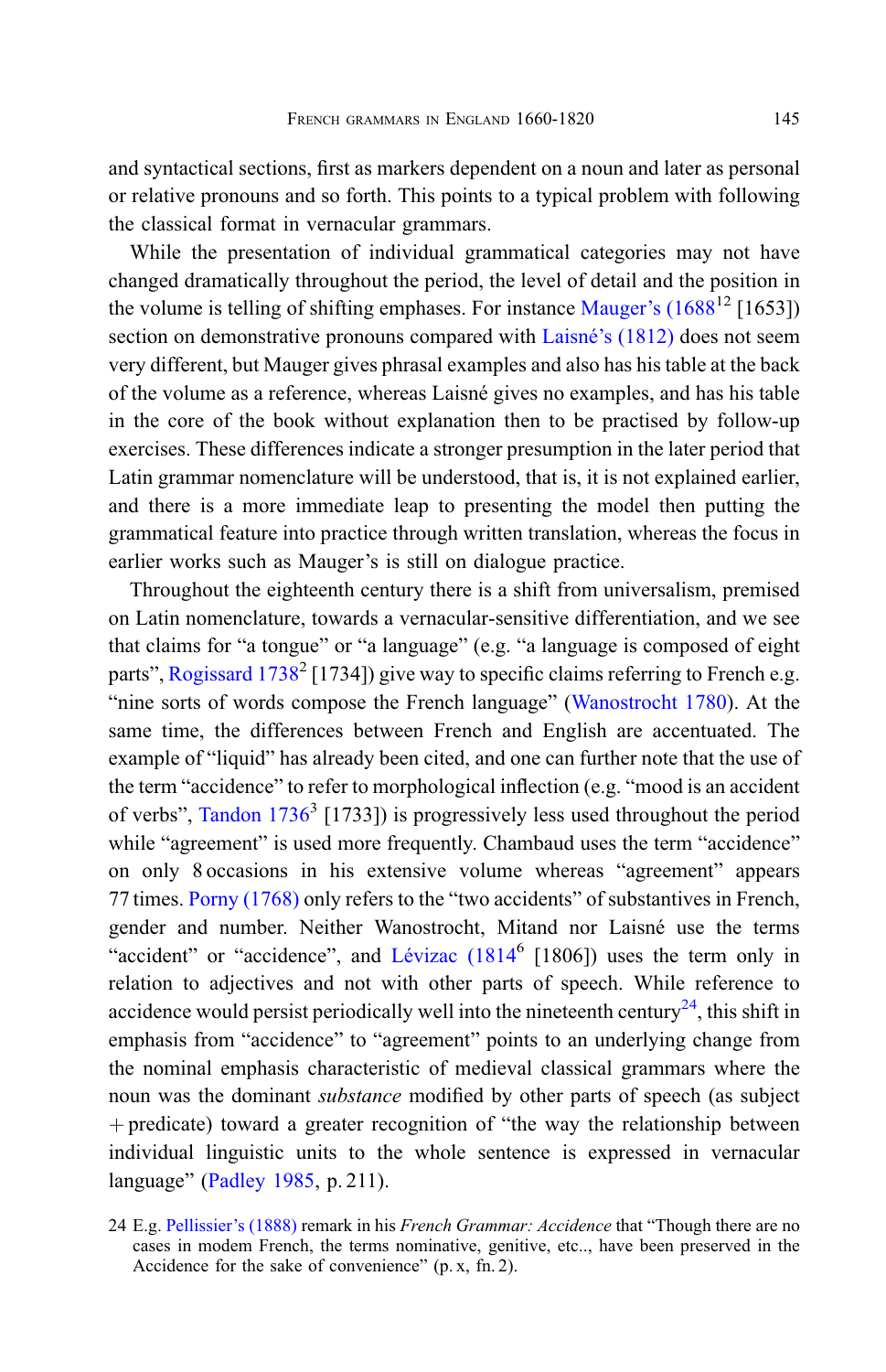[McLelland \(2017\)](#page-18-0) distinguishes between the advent of the first foreign language grammars and textbooks in the period 1600-1750 and then the "practical grammar" and exercises that appeared in the latter half of the eighteenth century. Certainly, this later period saw a shift away from presenting examples, wordlists and dialogues toward encouraging active processing through exercises. However, while the term "practical" was explicitly used in later grammars<sup>25</sup>, the earlier ones did, nonetheless, present themselves as practical —even without the word in the title— by emphasising the usefulness of French for practical purposes for travellers or by distinguishing theoretical explanations from practice. Chambaud, as McLelland suggests, was "perhaps the very first to have the idea of producing exercises to accompany specific points of grammar", producing an accompanying book of exercises. Others would follow suit in publishing separate books of exercises<sup>26</sup>, with [Wanostrocht \(1780\)](#page-17-0) being the first, according to McLelland, to combine both grammar and exercises in the same volume. Seventeenth century grammars had already combined treatises on grammar with the familiar, practical content of the earlier *manières de langage*<sup>27</sup>; the difference is that "practical" in the latter part of the eighteenth century became understood as practising grammar through written exercises, sometimes tedious translations of lists of verb conjugations (e.g. Laisné), rather than simply practising through reading and speaking aloud dialogues. This style of pedagogical grammar would constitute the paradigmatic grammar-translation method where exercises involved the translation of phrases focusing on a particular grammar feature with a gapped interlinear frame provided.

The transition to so-called "practical exercises" both reflects and consolidates epistemological changes across the long century: in particular, the greater emphasis on the written form at the expense of speaking and a greater focus on grammar for linguistic training at the expense of rhetoric and logic.

# 2 AUTHORSHIP AND AUDIENCE

To understand this evolution in pedagogical grammar it is helpful to consider the contextual nature of the tutor-pupil relation in terms of who the grammarians were and how they wrote for specific audiences. The prevailing pedagogy in Europe from the Roman period to the Renaissance had been "that of the master instructing ex cathedra; and one pervasive support system, involving progression from

- 26 E.g. Porny'[s \(1784\)](#page-17-0) Grammatical exercises English and French.
- 27 McLelland (2017, p. 94) cites Mauger's 1653 True Advancement of the French Tongue as an "early text that combined grammar and dialogues" and he promoted his subsequent editions for their inclusion of both ("French grammar, enriched with severall choise dialogues").

<sup>25</sup> Wanostrocht 1780; Lévizac (1814<sup>6</sup> [1806]) in this corpus but several others of the period also adopted the label "practical".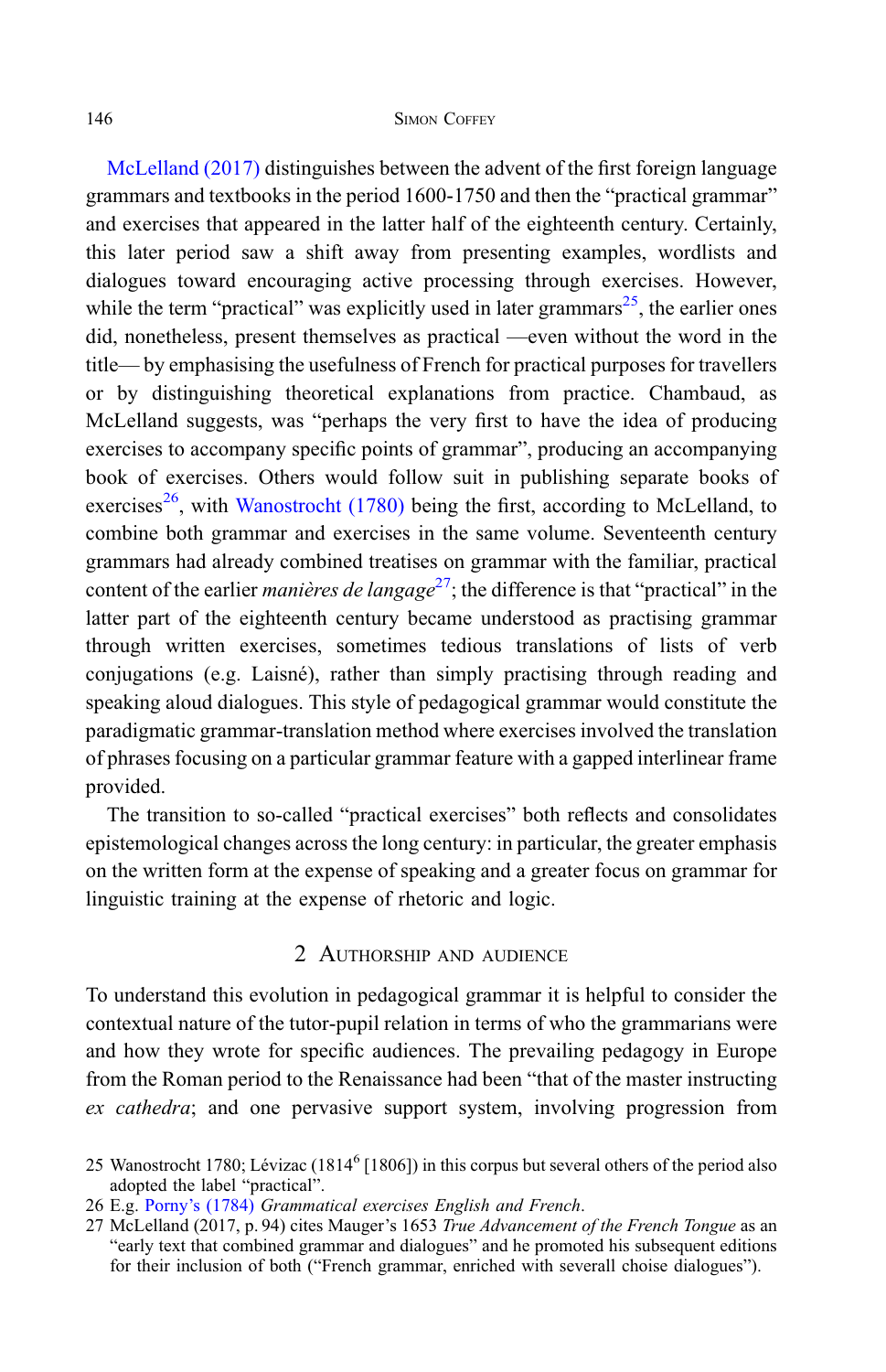elementary through grammar school, to university, all under the aegis of the Holy Church" [\(Bowen 1981,](#page-17-0) vol. 2, p. xxi), and the texts used to teach Latin grammar changed little over the millennium, the role of the master being that of one versed in doctrine. The content of vernacular grammars was, on the other hand, much more contested, and pedagogical grammars for French reflect the tension between adapting to new learning contexts whilst adhering to canonical descriptions of language.

Mauger is one of the most studied of the early grammarians, not least because of the success of his many publications, his grammar being "one of the most widely diffused French grammars of the seventeenth century<sup>"28</sup> which he "constantly" revised" [\(Lambley 1920,](#page-18-0) p. 304), each revision being the result of his striving to meet the needs of his particular students. He changed his grammar significantly from (in his 1653 first edition) parallel columns of Latin and English with whole sections in Latin to (from 1667) questions and answers in juxtalinear columns in the form of a dialogue in French and English, a fictive dialogue between "A Lady and a Master of Languages", aimed therefore both at the scholar who has not studied Latin, and, more precisely at a female clientele<sup>29</sup>. Equally, Boyer states that his is "A Short and Plain French-Grammar for Ladies and Young Gentlemen that do not yet understand Latin".

In Chambaud's comprehensive volume, which includes lengthy instructions to teachers, he emphasised the need to be age-appropriate, encouraging young learners of 6 or 7 to simply learn a few words and then some sentences each day, with grammar reserved for "Youth of ten or twelve, and above". He also states that his book is "chiefly calculated for young Ladies schools" and so does not assume that they will have "Latin Grammar", even though throughout the rest of the book he refers exclusively to young scholars as boys or lads, e.g. "When a Boy has been thoroughly taught that part of the Grammar which treats the construction, he must be made to construe a French book".

While the lives of the relatively few French grammarians living in England (principally London) in the late seventeenth century have been quite well documented, it proves more difficult to assemble biographical data for many of those of the later eighteenth century, particularly those who do not appear in the Dictionary of national biography, and for some I did not uncover anything more than how they described themselves on the frontispiece of their publications (e.g. Laisné, who describes himself as a "Teacher of Languages, formerly private tutor in the

<sup>28</sup> Raby 2014 (see Mauger  $1688^{12}$  [1653]).

<sup>29</sup> This is reflected throughout his question and response dialogue with questions from "the lady" such as "Sir, I have not learnt the Latin Tongue; I do not know what is Grammar, a Noun or a Verb &c. I would fain (nevertheless) learn by the Rules. And not by rote […] What do you mean by a Syllable?".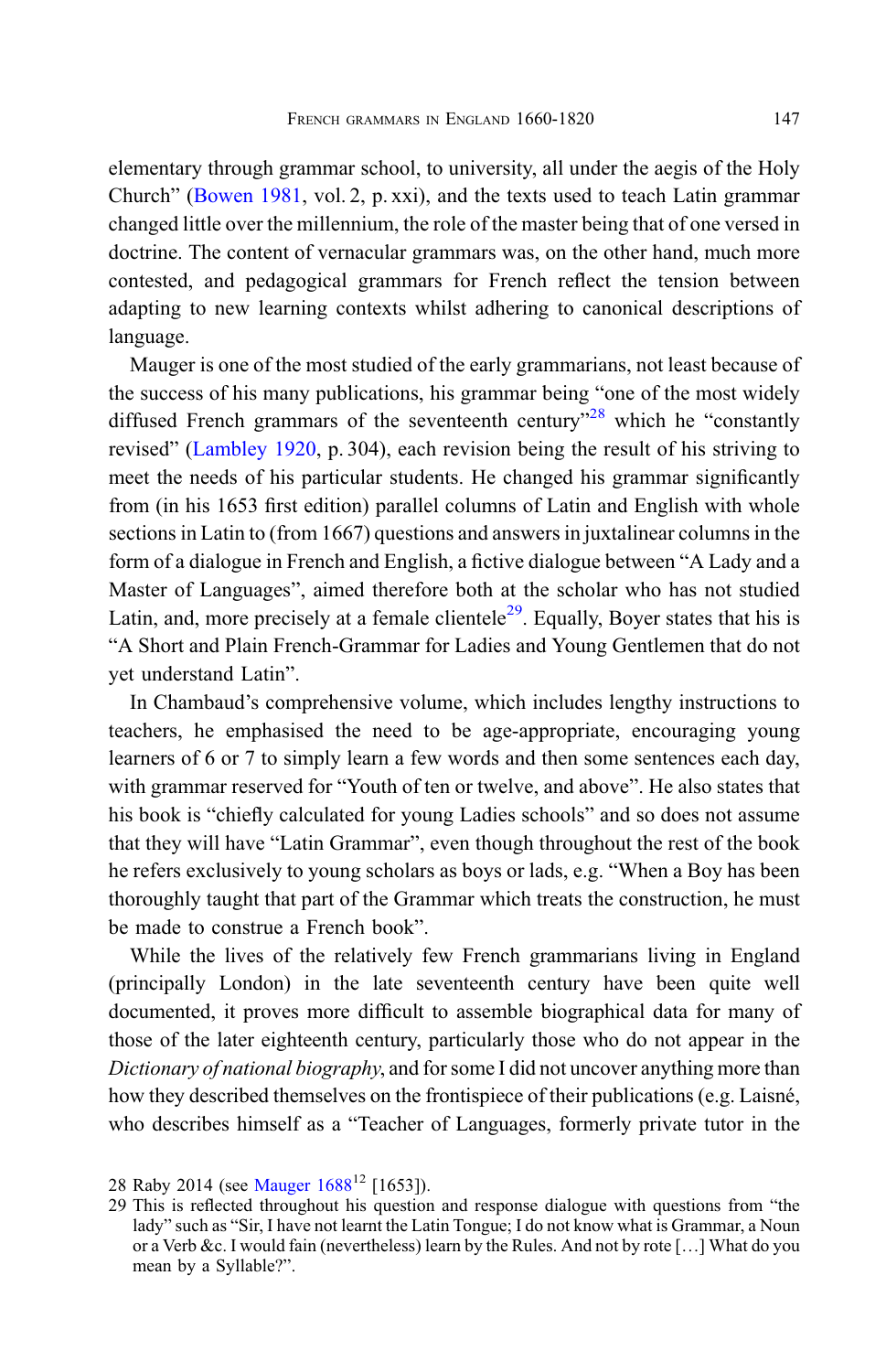University of Paris"). We do know that all of the authors under consideration were migrant native speakers of French<sup>30</sup>. This in itself marks a contrast with the preceding period for, although French native-speakers had still outnumbered late Tudor and early seventeenth century English grammarians of French [\(Bouton 1972\)](#page-17-0), the most renowned authors had been English (most notably Cotgrave and Sherwood). In the period following the Restoration, French grammars were exclusively written by native French-speakers. While Mauger had already settled in London in 1650, the Restoration gave greater impetus to the flow of Protestant émigrés to London, and others followed as French and the fashion for French style flourished and the influx of Protestant migration sharpened further after the Revocation of the Edict of Nantes. Many migrants turned to teaching French in private language schools (called academies), some opening their own, or were employed as private tutors to teach the bourgeoisie or the nobility in their homes [\(Caravolas 2000](#page-18-0))<sup>31</sup>, especially children or young gentlemen preparing to depart on the "grand tour"<sup>32</sup>. Many tutors (including Mauger) did both. The early grammars were therefore written by these tutors for their pupils and to provide some income. By the time of the next wave of refugee migrants, this time fleeing revolutionary France, there was a more established market for school grammars such that Lévizac was able to claim in his preface that his grammar "has been adopted by the most celebrated schools in England".

The provenance of the grammarians has implications for claims to authorial legitimacy. As native-speakers, authors were able to claim linguistic credibility, but this was not enough in itself. Given the large numbers of French migrants in England, authors were at pains to advertise their pedagogical expertise, and this was done by vaunting the success of their treatise, usually at the expense of their peers, for it was an especially common feature of the earlier grammars to discredit other authors in their preface, oftenin explicitly adversariallanguage; e.g.inMauger's preface addressedto readers, the author mentions his "malevolent detractors" and "adversaries, whom the sole envy to see me so well settled in your good Opinion, has raised against me". The rivalry in evidence between the authors of grammars throughout the period has received some attention in the literature. [Lambley \(1920\)](#page-18-0) tells us, for instance, that although Mauger and Festeau were friends when they arrived from Blois, Mauger's

<sup>30</sup> With the exception of Charles Whitaker (1787-1867), who was born in London to a German mother and English father but was educated in Paris and the Netherlands. [Whitaker \(1817\)](#page-17-0) uses his English-native status to his advantage, arguing in his preface that the "authors of most of the grammars already published were Frenchmen. They were qualified to explain the idiom of their own language, but they had not acquired (that which it is so difficult for a foreigner to acquire) a competent knowledge of the English tongue, and a quick and accurate feeling of impropriety of expression and inelegance of style. It necessarily followed that their illustrations of French phrases and idioms were frequently given in the most uncouth, barbarous and vulgar phraseology": p. vi-vii.

<sup>31</sup> Children of the aristocracy, including boys, were still mostly educated at home.

<sup>32</sup> See [Kibbee \(2000\)](#page-18-0).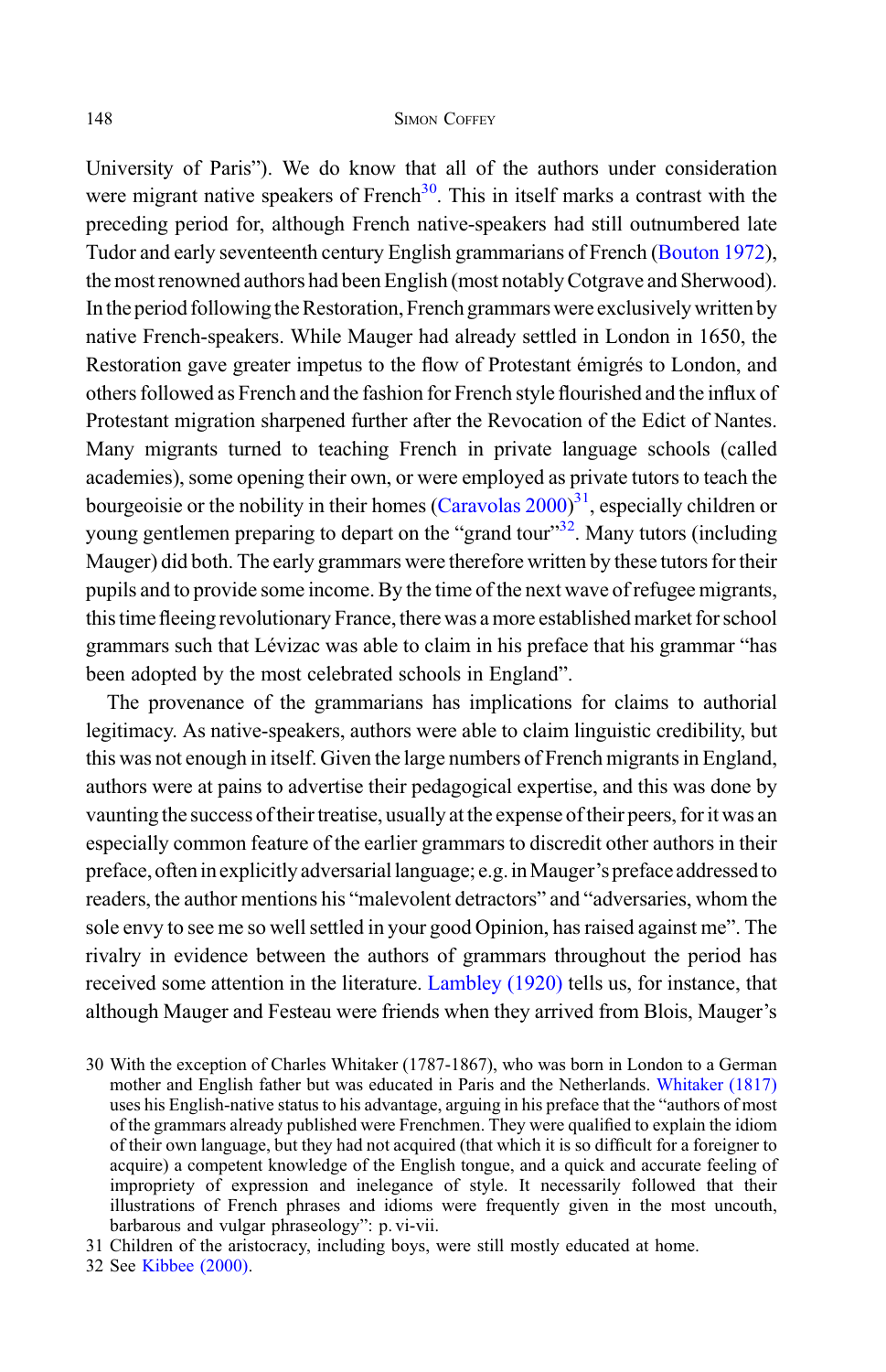criticism (in the address to the Learned Reader in his 1656 second edition) of "a Friend, who betrayed my expectation, and corrected it [i.e. his first edition] not exactly, although my copy was perfect" was likely to be aimed at Festeau. [Howatt](#page-18-0) [\(1984,](#page-18-0) p. 53) suggests that Festeau'[s \(1667\)](#page-16-0) "A new and easie French grammar" was written "in direct competition with" Mauger's grammar.

The importance of patronage is key to understanding the social and professional position of these early grammarians and all of the early grammars included a lengthy dedication. Most of the later ones also included a dedication but these became much briefer. [Rogissard \(1738](#page-17-0)<sup>2</sup> [1734]), [Chambaud \(1750\),](#page-16-0) [Laisné \(1812\)](#page-16-0) and [Lévizac \(1814](#page-16-0)<sup>6</sup> [1806]) were unusual in having no dedication, but this may also reflect the chronology of their migration when noble patronage was less critical, and certainly these were successful authors whose works were positively reviewed by contemporaries. The dedications, most often to a noble employer whose patronage would confer status on the author and suggest a seal of approval, are powerfully performative and demonstrate the ambivalence of grammarians' status as, on the one hand, purveyors of knowledge and, on the other hand, tutors in a servile relation to their employer.

Authorial legitimacy was also claimed through the emphasis on the best form of French, and we see that processes of standardisation were swept up with an appeal to the snob value of the elite variety of French, as authors proclaimed the quality of their French, e.g. "as it is now spoken in the court of France" ([Boyer 1694\)](#page-16-0). Specifically, it was the French of the Loire Valley and the Île-de-France region that was considered superior, a notion already mentioned by Palsgrave (for whom the "moost parfyte" French was spoken in the "herte of fraunce", i.e. the regions of the Seine and the Loire) and propagated in England by the best-selling French grammarians of the Restoration period who were from Blois, and collectively constituted what has been called the "Little Blois" group in London<sup>33</sup>.

The emphasis on a prestige variety, however, is more than a self-publicising strategy and is connected to a moral characterisation about the "right" form of the language, an important debate in the codification of vernaculars. If the purity of Latin had been imagined as divinely ordained —and had withstood the reimagining of the liberal arts as studia humanitatis through Renaissance humanism—, the rationalist movement of the long century posited language as more than a code describing a pre-existing world; rather, language constituted human experience. Both the Cartesian-inspired logic of Port-Royal in France and

<sup>33</sup> "Because the accent of Blois was the accent of choice, language teachers from that area were particularly favoured (e.g. Maupas, Oudin, Mauger, Festeau). This was certainly not an absolute rule: Boyer was from Castres" ([Kibbee 2000](#page-18-0), p. 181). Miège also, though himself Swiss, cautions against the "common sort of teachers, who speak for the most part but corrupt and Provincial French".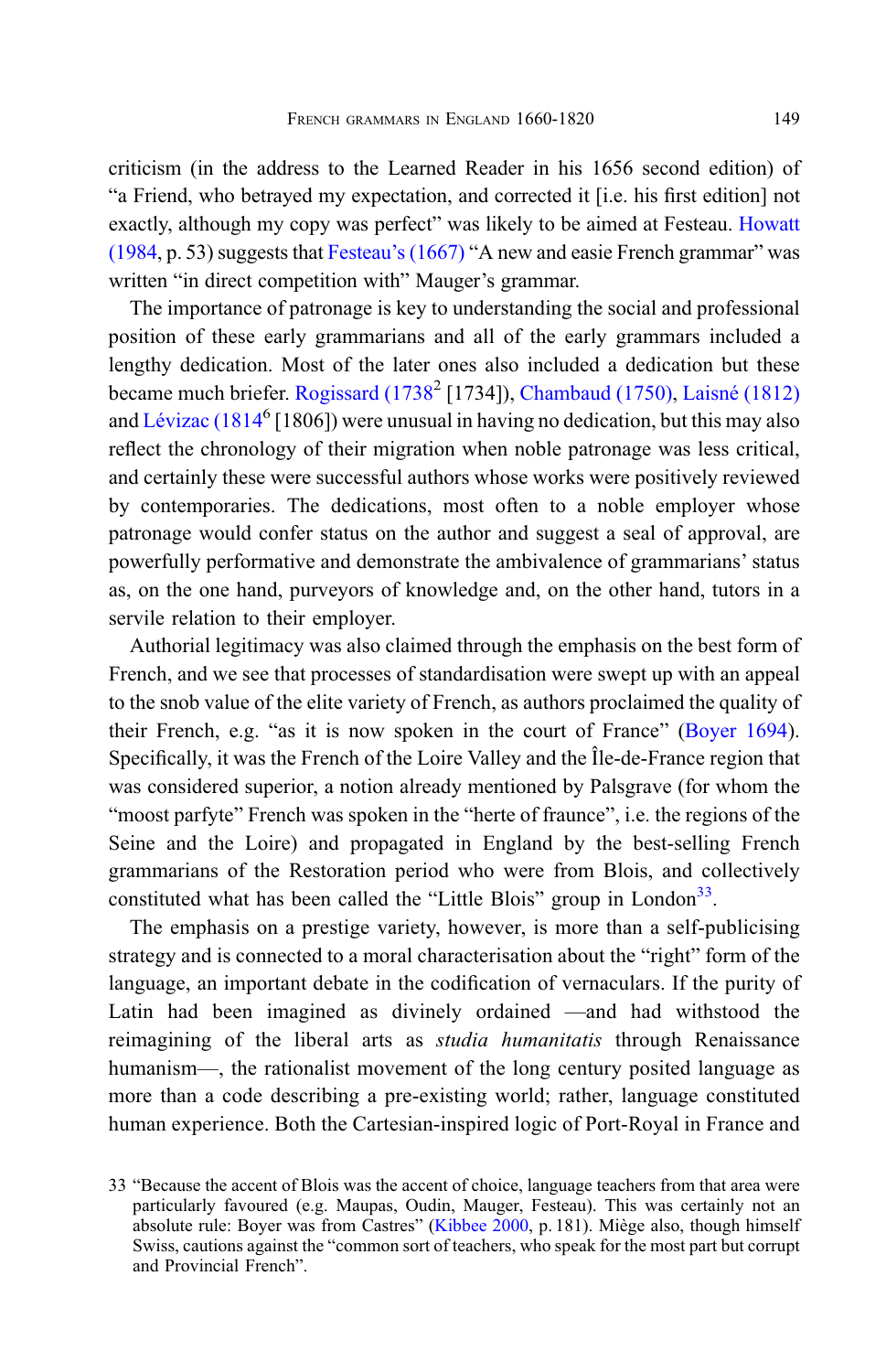the Baconian legacy of empiricism in England<sup>34</sup> conceived language as constitutive of human subjectivity and this re-framing encouraged a "vast discussion in Europe […] in which more or less sound linguistic arguments are linked with arguments drawn from [...] linguistic chauvinism" ([Simone 1998](#page-19-0)) [1992], p. 202), as languages, most especially French, vied for superiority as the language of reason.

The Preface is the section in which authors vaunt their credentials to readers, and these are of a particularly personal nature in the earlier grammars, where authors often leave their address in London to be contacted and would present autobiographical information<sup>35</sup>. The authors became less personally present in the later grammars. We no longer see obsequious prefaces to individual patrons, or such aggressively combative denouncing of rivals. That this characteristic lessened over time may be explained by the increasing professionalisation and normativity of grammars as their use as school books became more generalised and also as presentation of grammatical rules and nomenclature became increasingly standardised. This harmonising process resulted not least of all because the best sellers were regurgitated by subsequent authors, but also because of increasing normativity imposed by centralising agencies, such as the Académie française, whose first complete dictionary was published in 1694, and the increasing number of dictionaries, the best known in English being Johnson's (1755).

In terms of dialogic positioning between author and reader, the use of pronouns "we" and "you" was characteristic only of the early grammars and gave way to other, depersonalised forms such as the passive voice. This shift from personal to neutral reflects a different order of relation between the author and the language being presented, "we" signifying both a general representation of "we as French speakers" but also the native-speaker grammarian as custodian of this form imparting knowledge to "you as English speakers". [Perrin \(1768\)](#page-17-0) is representative of this shift, using the third person to tell the reader how "The French speak" (e.g. "The French have four ways of speaking") rather than "we".

The eighteenth century saw the expansion of boarding school education for sons of the aristocratic and gentle classes and, while the classics continued to be the mainstay of learning, debates around the importance of French as more than simply an accomplishment flourished. In his "practical treatise" on liberal education, the Master of Tonbridge School, Vicesimus [Knox \(1781\),](#page-16-0) included a whole chapter on

<sup>34</sup> The philosophical traditions which, in Padley'[s \(1985\)](#page-18-0) terms, posited language respectively as the "mirror of thought" and the "mirror of things".

<sup>35</sup> Mauger 1698<sup>18</sup> [1653]: "I assure you that there are no Words or Phrases in my Grammar but are very Modish; for I was every day with some of the Ablest Gentlemen of the Port-Royal, who assured me that my Grammar was in their Library".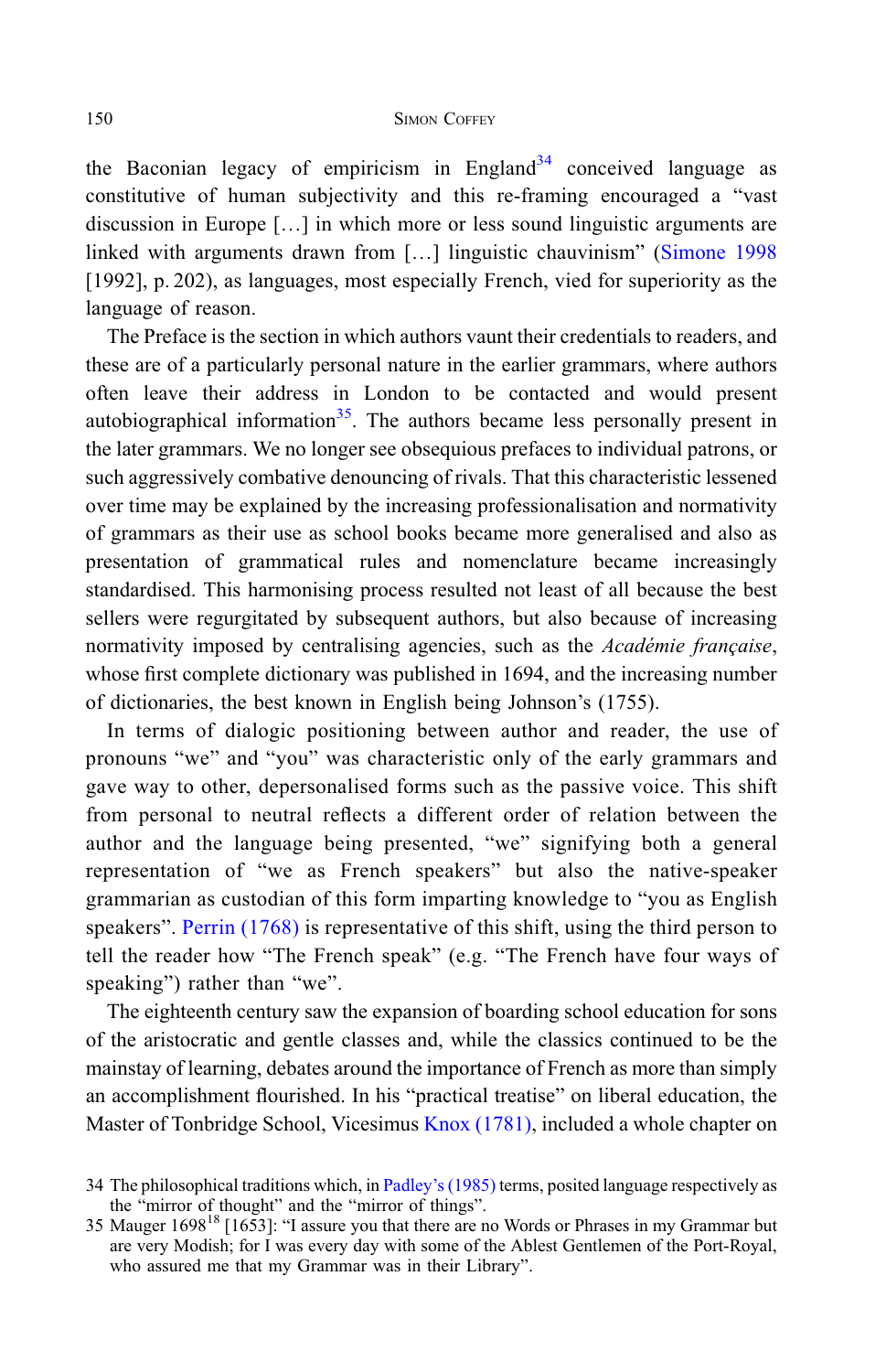"learning French at school" which he advocated both for its "utility to the man of business and the ornaments it adds to the accomplished gentleman" (p. 148) while also cautioning "let not the scholar be introduced to French till he has made progress in the knowledge of the Latin grammar" (p. 148-149) for it is Latin grammar that is "the most important object […] and avenue to future improvements". While, therefore, French and other modern subjects would not yet be integrated into the mainstream curriculum timetable  $36$ , it was increasingly taught along the lines of the classics and the grammarian-tutors of the later period, some who were employed as schoolmasters (e.g. Porny at Eton), explicitly advocated learning through grammatical exercises.

# CONCLUDING REMARKS

This analysis offers a modest contribution to the body of scholarship tracing the transition from the classical model of presenting Latinate grammar towards adapted models, more suited to teaching vernacular languages. The pedagogical grammars in the current corpus reflect some of the changes in the process of standardising languages, in this case French. Key, intertwined factors shaping these changes are: 1) the gradual meta-linguistic shifts from the Latin model to vernacular-sensitive taxonomies; 2) the increasing prescriptivism of a totalising Enlightenment epistemology; 3) the norming of language rules under the momentum of increased publications and the market forces of a growing print readership; 4) the expanded school system in the late eighteenth century, where the study of French was increasingly legitimised for its intellectual rigour within the emerging range of modern subjects.

Already in the seventeenth century there was a greater confidence in the merit of French as a taught language [\(Lambley 1920;](#page-18-0) [Kibbee 2000](#page-18-0)), largely due to the methods proposed by Comenius and Locke, but also the influence of the Port-Royal grammarians, who ushered in a "rational" conception of language that would resonate with the epistemological spirit of the Enlightenment. Despite Kibbee's statement that Port-Royal grammar was not so much imitated as "name-dropped" [\(Kibbee 2000](#page-18-0), p.179), there are clear comparisons found between some key tenets of the Grammaire and the grammars in the current corpus, e.g. the prominence of the verb as a part of speech, the recognition of " $un/e$ " as an indefinite article. The conception of language as a rational system joined seamlessly with the modernist ideological yoking of language and nation that consolidated during the Enlightenment and would underpin later national education systems, markedly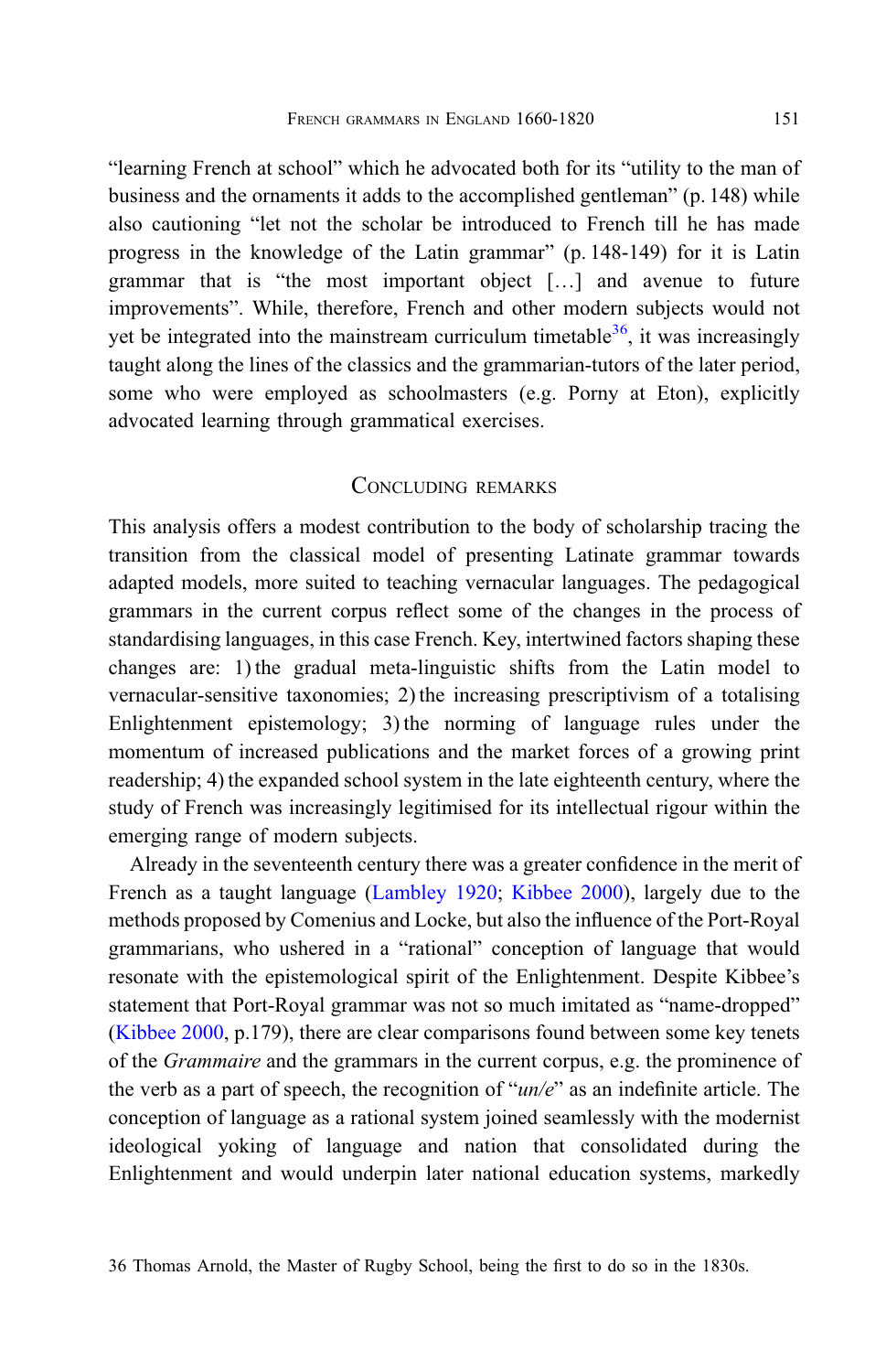more centralised both in terms of programmatic content and infrastructure in France than in England<sup>37</sup>.

While all the grammars used the frame of the classical model, some did so more than others, and the emphasis given to different parts of speech and to different skills (oral or written) shifted. Early grammars, including Mauger's classical model of question and response in parallel columns, emphasised oral French through extensive sections on pronunciation and the inclusion of dialogues for practice. Later grammars emphasised the written form and adopted a case model of exposition earlier and more prominently in the text in keeping with the expectation that students would be familiar with (Latinate) cases.

The tendency identified in the analysis of these grammars coincides loosely, both in terms of the character of the authorial voice and also in the greater consistency and neutrality in the presentation of language, with the two historical phases of codification identified by Lodge. In his first phase (1500-1660) Lodge identifies as "« le bon français »" the one "parlé par les gens du « meilleur monde »" ([Lodge](#page-18-0) [1997](#page-18-0) [1993], p. 221) that reflected the social hierarchy with the court and king at its apex as representative of "good", "correct" language users. In Lodge's second phase of codification (1660-1789), "le « bon usage » est la langue de la raison et de la clarté". While the prestige of the noble varieties of the Loire Valley and Île-de-France regions still determined the ideal of standard, this period also saw a rationalisation of language as a logical system, an epistemological perspective which stemmed largely from the Port-Royal grammar and was later reinforced by other treatises such as [Restaut](#page-17-0)'s [\(1730\)](#page-17-0) Principes généraux et raisonnés de la grammaire française<sup>38</sup>. The proliferation of grammars, dictionaries, and treatises on language that were published in French during the eighteenth century consolidated the prescriptive model of "correct" language use, based on an idealised written model that was to convey clarity and  $logic^{39}$ .

By the turn of the nineteenth century increased codification and its attendant prescription [\(Lodge 1997](#page-18-0) [1993]) led to wider consensus on teaching approaches that culminated in "what was later disparagingly called the grammar-translation method" ([McLelland 2017,](#page-18-0) p. 99) as the dominant model in English schools, although, as [Tomalin \(2011\)](#page-19-0) argues, teaching practices were unlikely to

<sup>37</sup> Lodge (1997 [1993], p. 211) cites Brunot'[s \(1966](#page-18-0) [1905-1953]) famous exclamation that "le règne de la grammaire […] a été, en France, plus tyrannique et plus long qu'en aucun pays".

<sup>38</sup> Lodge (1997 [1993]) distinguishes the Port-Royal grammar and Restaut's Principes from [Condillac](#page-16-0)'s (1746) Essai sur l'origine des connaissances humaines, the latter presenting language systems not as a result of logic but as emanating from nature. Whereas the Port-Royal authors posited language as a system able to articulate thought, the latter characterised the mutual development of thought and language.

<sup>39</sup> A similar process of codification and consequent prescriptivism occurred with English towards the end of the late eighteenth century (see Mitchell  $2018^2$  [2001]).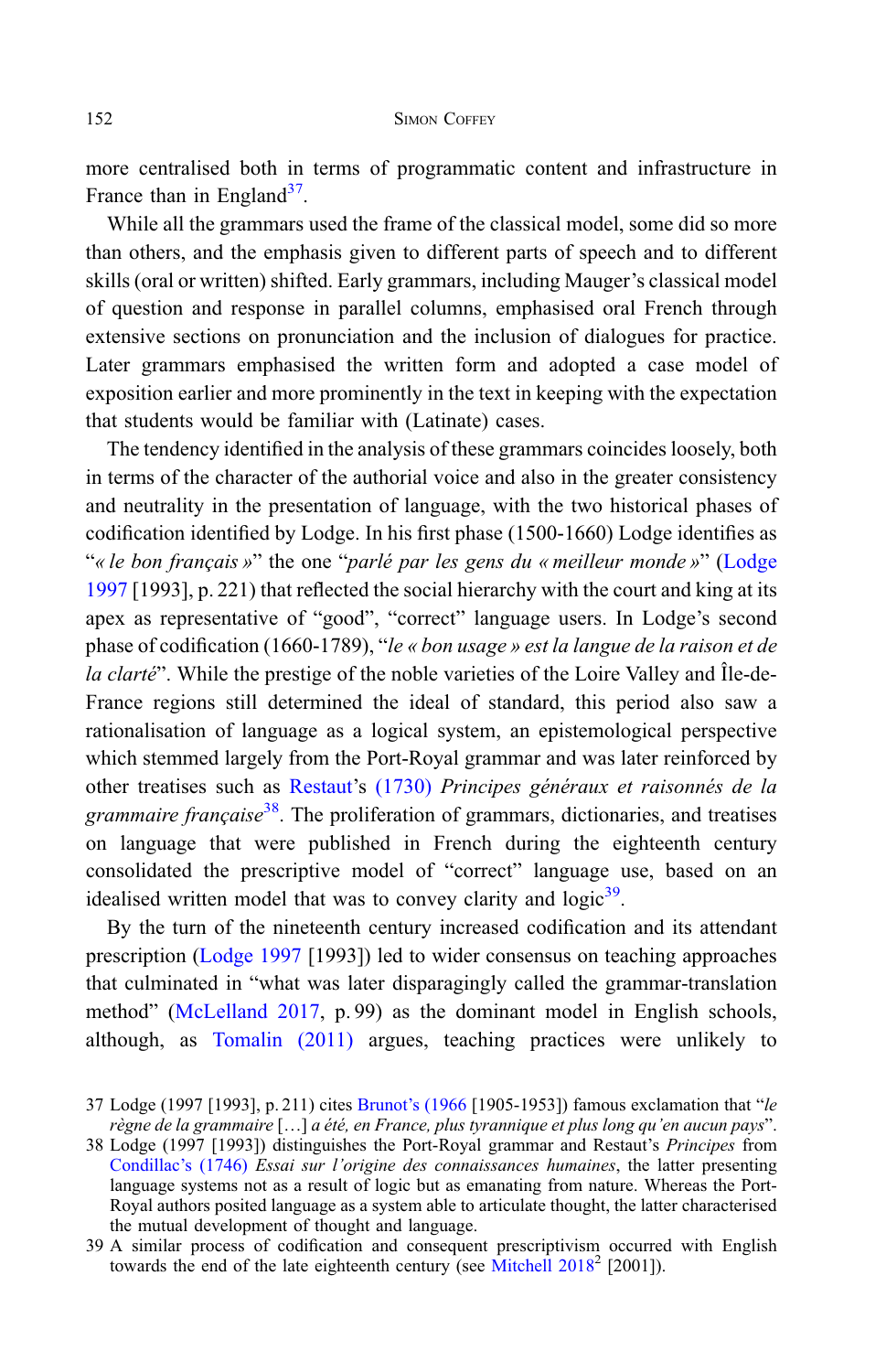<span id="page-16-0"></span>have been as homogeneous as some scholars claim, and further research is still needed to understand classroom practices in the period across different learning contexts. Further research is also needed on the background of teachers and grammarians, both in terms of personal autobiographies and the forms of training that were available prior to the educational reforms that would later shape language teaching as a centralised profession. In particular, it would be interesting to understand the differing perspectives between native and non-native speakers concerning preferences for knowledge-based rather than usage-based language learning.

One consequence of the developments listed here would eventually be the repositioning of the teacher-grammarian from the role of the "bon maître" [\(Fernández Fraile 2005,](#page-18-0) p. 6), whose authority and prestige were conferred by his personal linguistic and pedagogical capabilities, to that of a "teacher" conveying an institutionalised system of knowledge (more along the lines of the ecumenical teaching of the classics). In the latter case, language is presented more neutrally as a body of knowledge and the visibility of the author-expert is rendered less prominent. This shift in positioning of the expert knower (native speaker) to teacher within a system augurs the later professionalisation of teaching.

### **BIBLIOGRAPHY**

### Primary sources

- Arnaud, Antoine and Lancelot, Claude, 1664 [1660]. Grammaire générale et raisonnée. Paris, Pierre Le Petit.
- Blondin, Jean-Noël, 1788. A new grammar to teach French to Englishmen, London, J. Bell.
- Boyer, Abel, 1694. The compleat French master for ladies and gentlemen, London, T. Salisbury.
- Chambaud, Louis, 1750. A grammar of the French tongue. With a prefatory discourse, containing an essay on the proper method for teaching and learning that language, London, A. Millar.
- Condillac, Étienne Bonnot de, 1746. Essai sur l'origine des connaissances humaines,
- Amsterdam, P. Mortier.<br>Deletanville, Thomas, 1771<sup>3</sup> [1758]. A new French dictionary, in two parts; the first, French and English; the second, English and French. To which is prefixed, a French grammar, shewing how to form the regular parts of speech, London, J. Nourse.
- Festeau, Paul, 1667. A new and easie French grammar, or, A compendious way how to read, speak, and write French exactly, London, T. Thornycroft.
- Girard, Gabriel, 1747. Les vrais principes de la langue françoise, Paris, Le Breton.
- Knox, Vicesimus, 1781. Liberal education, or, A practical treatise on the methods of acquiring useful and polite learning, London, Charles Dilly.
- Laisné, C., 1812. A grammar of the French language in which the rules are illustrated by examples, selected from the best authors, London, The author.
- Lévizac, Jean Pons-Victor de, 1814<sup>6</sup> [1806]. A theoretical and practical grammar of the French tongue; in which the present usage is displayed agreeably to the decisions of the French Academy, London, Dulau.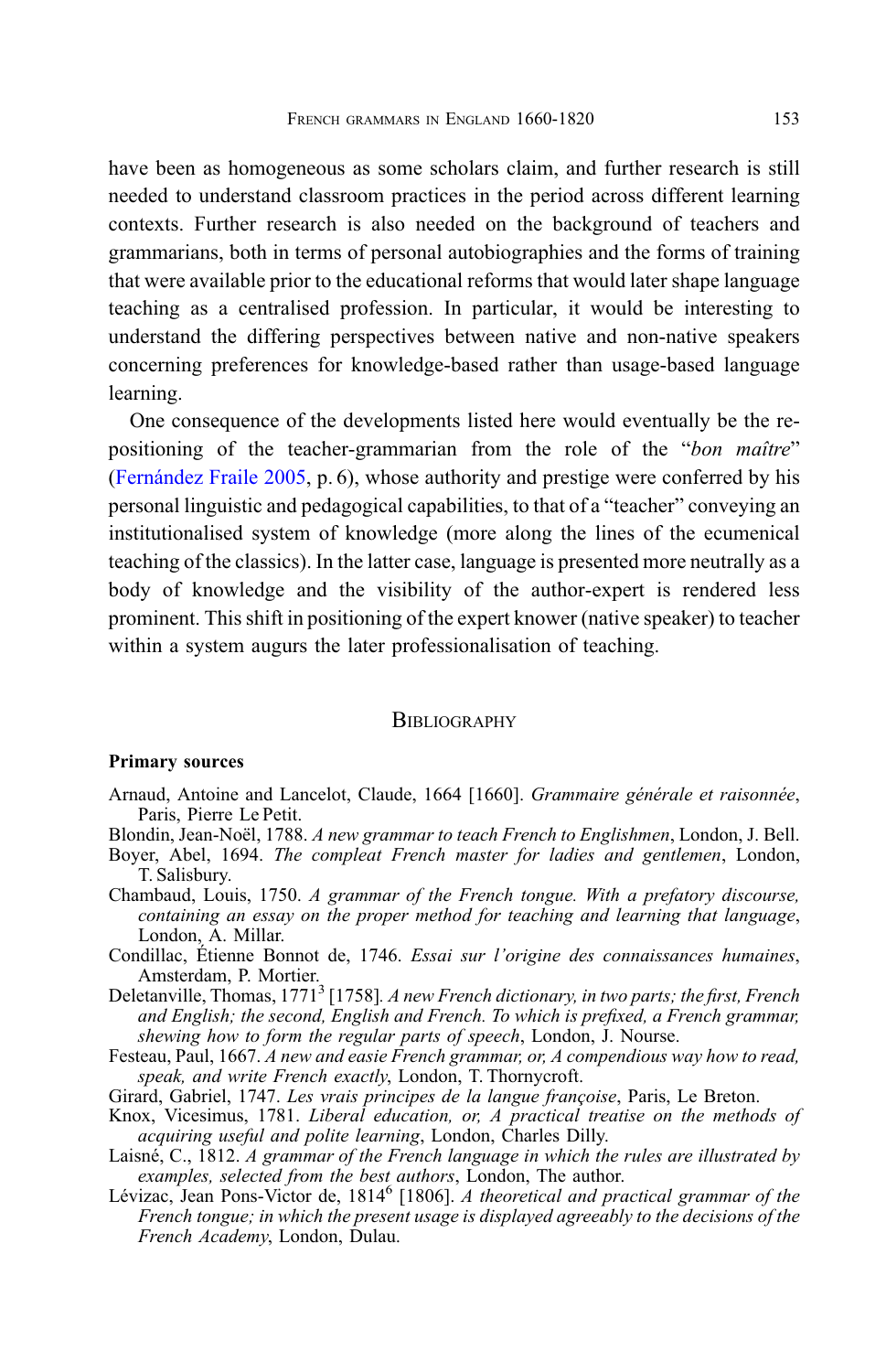- <span id="page-17-0"></span>Malard, Michael, 1716. The true French grammar, with a French rudiment, containing all that is necessary to the speedy and perfect learning of the French tongue, London, J. Brown.
- Mauger, Claude, 1688<sup>12</sup> [1653]. *French grammar, enriched with severall choise dialogues*, London, J. Martin. Also consulted:  $1684^{11}$ ;  $1698^{18}$ .
- Miège, Guy, 1678. A new French grammar, or a new method for the learning of the French tongue, London, T. Bassett.
- Mitand, Louis Huguenin du, 1783. A new system of grammar, for the variable parts of speech, particularly adapted to the French tongue, considered as a basis on which all the European tongues will be built, London, W. Richardson.
- Palairet, John, 1733<sup>2</sup>. A new royal French grammar, London, P. Vaillant & N. Dunoyer.
- Palsgrave, John, 2003 [1530]. L'éclaircissement de la langue française (trans. Susan Baddeley), Paris, Honoré Champion.
- Perrin, John, 1768. Grammar of the French tongue: Grounded on the decisions of the French Academy, wherein all the necessary rules, observations, and examples, are exhibited in a manner intirely new. For the use of schools, London, B. Law.
- Porny, Mark, 1768<sup>2</sup> [1763]. The practical French grammar. Containing, concise rules for the true pronunciation of the French language, London, J. Nourse and S. Hooper.
- 1784. Grammatical exercises, English and French, London, C. Nourse.
- Restaut, Pierre, 1730. Principes généraux et raisonnés de la grammaire française, Paris, J. Desaint.
- Rogissard, Alexandre de, 1738<sup>2</sup> [1734]. A new grammar of English and French, shewing the easiest way of learning that language, The Hague, J. Neaulme.
- Tandon, J. E., 1736<sup>3</sup> [1733]. A new French grammar, teaching a person, of an ordinary capacity, without the help of a master, to read, speak, and write that tongue, in less than half the usual time, in the following easy method, never before attempted, London, J. Millan.
- Wanostrocht, Nicolas, 1780. A practical grammar of the French language, London, J. Johnson.
- Whitaker, Charles Peter, 1817. A modern French grammar. London, S. Leigh.

# Secondary sources

- Alamercery, Vincent, 2003. "Bibliographie d'histoire de l'éducation française. Titres parus au cours de l'année 2000 et suppléments des années antérieures", Histoire de l'éducation 99-100, 1-139, 141-195.
- Alston, Robin C., 1965. A bibliography of the English language from the invention of printing to the year 1800, Leeds, Arnold.
- Auroux, Sylvain, 1992. Histoire des idées linguistiques 2: Le développement de la grammaire occidentale, Liège, Mardaga.
- Ayres-Bennett, Wendy and Colombat, Bernard, 2016. "L'extension du Grand Corpus des grammaires françaises, des remarques et des traités sur la langue : questions théoriques et méthodologiques", Histoire Épistémologie Langage 38/2, 55-71.
- and Caron, Philippe, 2016. "Periodization, translation, prescription and the emergence of Classical French", Transactions of the Philological Society 114/3, 339-390.
- Barbier, Antoine-Alexandre, 1809<sup>2</sup> [1802]. Notice sur la vie et les ouvrages de David Durand, ministre de la Chapelle française de la Savoie et membre de la Société royale de Londres, Paris, Imprimerie bibliographique.
- Besse, Henri, 2017. "Expansion du français et des manières françaises en Europe aux dixseptième et dix-huitième siècles", in Linguistic and cultural foreign policies of European states: 18th-20th centuries, edited by Karène Sanchez-Summerer and Willem Frijhoff, Amsterdam, Amsterdam University Press, 113-138.
- Bouton, Charles P., 1972. Les grammaires françaises de Claude Mauger à l'usage des Anglais (XVIIe siècle), Paris, Éditions Klincksieck.
- Bowen, James, 1981. A history of western education, London, Meuthen, 3 vol.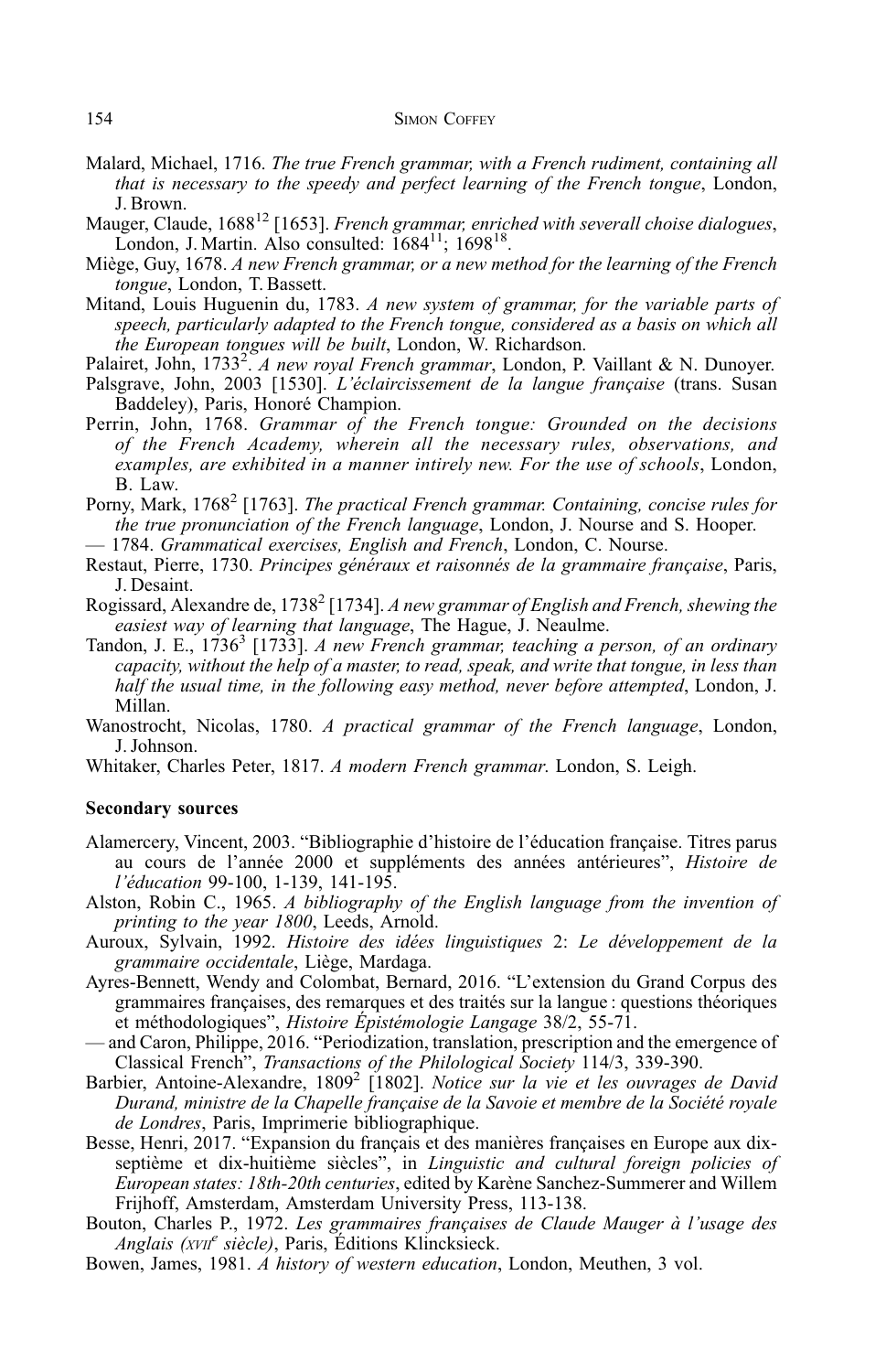- <span id="page-18-0"></span>Brunot, Ferdinand, 1966 [1905-1953]. Histoire de la langue française des origines à 1900, Paris, Armand Colin.
- Caravolas, Jean-Antoine, 2000. Histoire de la didactique des langues au siècle des Lumières. Précis et anthologie thématique, Montréal/Tubingen, Presses de l'université de Montréal/Gunter Narr Verlag.
- Chevalier, Jean-Claude, 1994. Histoire de la grammaire française, Paris, Presses universitaires de France.
- Chervel, André, 2000<sup>2</sup> [1982]. Les Grammaires françaises, 1800-1914. Répertoire chronologique, Paris, Institut national de recherche pédagogique.
- Colombat, Bernard, 1999. La grammaire latine en France à la Renaissance et à l'âge classique. Théories et pédagogie, Grenoble, ELLUG.
- 2003. "Bibliographie générale [note bibliographique]", Langue française 139, 118-124.
- 2013. "L'héritage du modèle latin dans les grammaires françaises à la Renaissance", Documents pour l'histoire du français langue étrangère ou seconde 51, 13-38.
- 2016. "Le Donait françois est-il un ouvrage important dans la tradition grammaticale française ?", in Actes du XXVI<sup>e</sup> Congrès international de linguistique et de philologie romanes (Nancy, 15‑20 juillet 2013), Section 15 : Histoire de la linguistique et de la philologie, edited by Anne-Marguerite Fryba, Roberto Antonelli and Bernard Colombat, Nancy, ATILF/SLR, 37-49.
- Croce, Benedetto,  $1922^2$  [1909]. Aesthetic as science of expression and general linguistic (trans. Douglas Ainslie), London, Macmillan.
- Fernández Fraile, María Eugenia, 2005. "Du maître de langues au professeur : parcours sémantique d'une évolution sociale et professionnelle", Documents pour l'histoire du français langue étrangère ou seconde 33-34, 1-9.
- Fournier, Jean-Marie, 2013. Histoire des théories du temps dans les grammaires françaises, Lyon, ENS Éditions.
- Görlach, Manfred, 1998. An annotated bibliography of nineteenth-century grammars of English, Amsterdam/Philadelphia, John Benjamins.
- Grandcolas, Bernadette, 1971. Boyer, grammairien et pédagogue. La description et l'enseignement du français en Angleterre entre 1690 et 1750, PhD dissertation, Nancy, Université Nancy II.
- Howatt, Anthony, 1984. A history of English language teaching, Oxford, Oxford University Press.
- Kibbee, Douglas A., 1991. For to speke Frenche trewely: The French language in England, 1000–1600. Its status, description and instruction, Amsterdam/Philadelphia, John Benjamins.
- 2000. "From Holyband to Mauger: Teaching French in 17th-century England", in Grammaire et enseignement du français 1500-1700, edited by Jan De Clercq, Nico Lioce and Pierre Swiggers, Louvain/Paris, Peeters, 179-195.
- Lambley, Kathleen, 1920. The teaching and cultivation of the French language in England during Tudor and Stuart times, Manchester, Manchester University Press.
- Lodge, Anthony R., 1997 [1993]. Le français : histoire d'un dialecte devenu langue, Paris, Fayard.
- McLelland, Nicola, 2017. Teaching and learning foreign languages. A history of language education, assessment and policy in Britain, London/New York, Routledge.
- Michael, Ian, 1970. English grammatical categories and the tradition to 1800, Cambridge, Cambridge University Press.
- 1987. The teaching of English from the sixteenth century to 1870, Cambridge, Cambridge University Press.
- 1997. "The hyperactive production of English grammars in the nineteenth century: A speculative bibliography", Publishing History 41, 23-61.
- Mitchell, Linda C., 2018<sup>2</sup> [2001], *Grammar wars: language as cultural battlefield in 17th* and 18th century England, London, Routledge.
- Padley, George A., 1985. Grammatical theory in Western Europe 1500-1700. Trends in vernacular grammar I, Cambridge, Cambridge University Press.